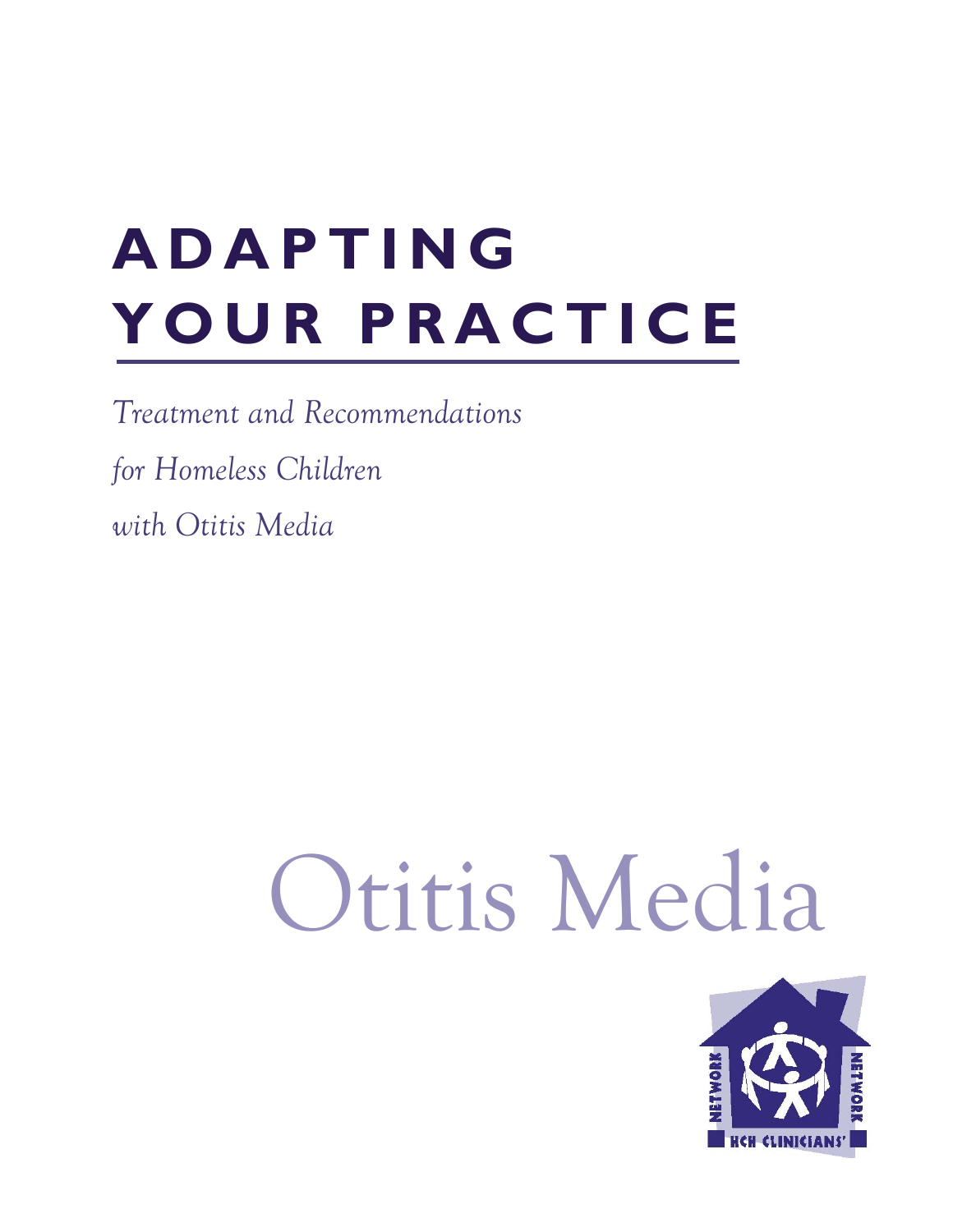### **ADAPTING YOUR PRACTICE**

*Treatment and Recommendations for Homeless Children with Otitis Media* 

> Health Care for the Homeless Clinicians' Network 2008 *Second Edition*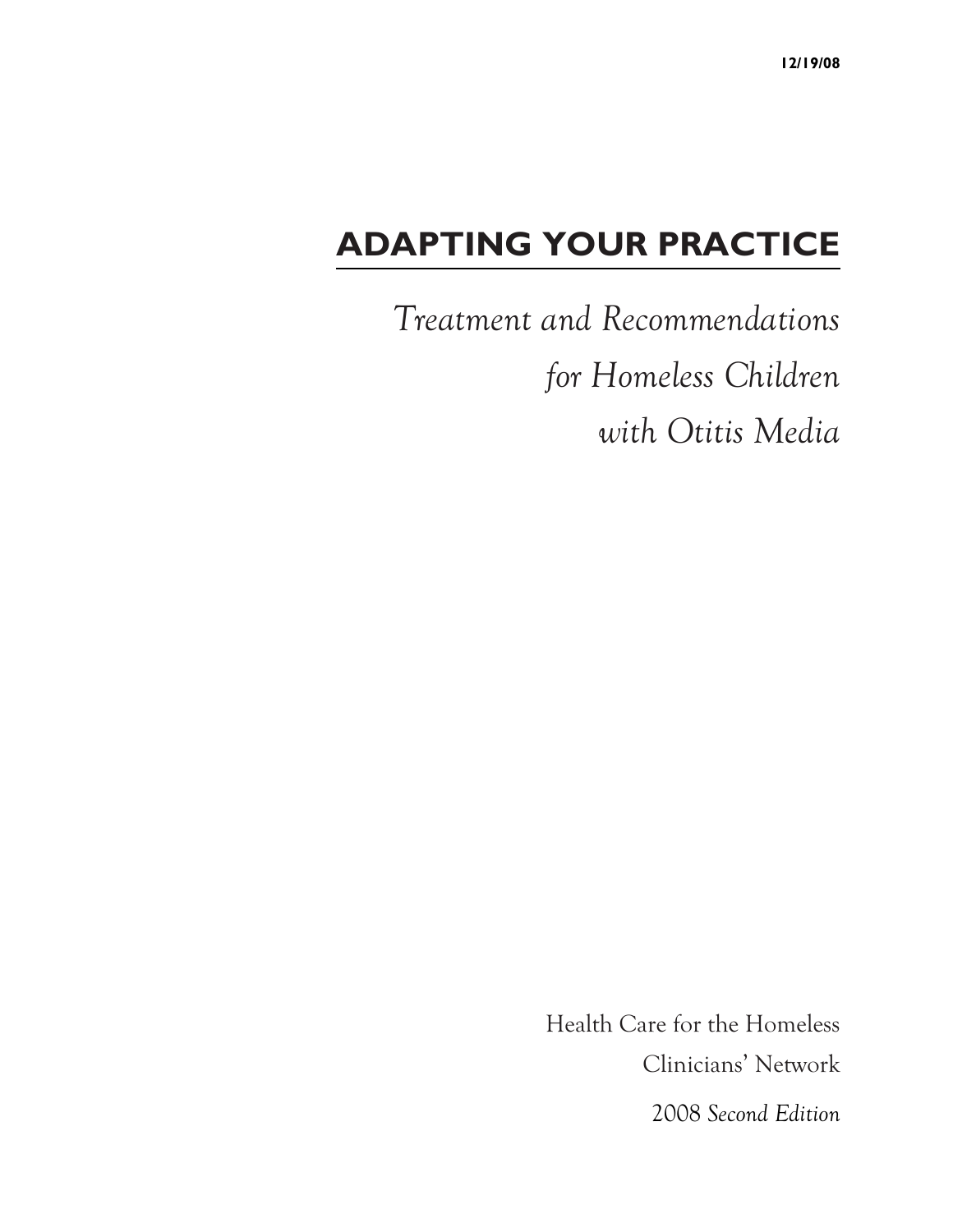*Adapting Your Practice: Treatment and Recommendations for Homeless Children with Otitis Media* was developed with support from the Health Resources and Services Administration, U.S. Department of Health and Human Services.

All material in this document is in the public domain and may be used and reprinted without special permission. Citation as to source, however, is appreciated. Suggested citation:

Creaven BK, Brodie L, Joseph SP, O'Dea K, Schulz B, Post P. *Adapting Your Practice: Treatment and Recommendations for Homeless Children with Otitis Media*, 29 pages. Nashville: Health Care for the Homeless Clinicians' Network, National Health Care for the Homeless Council, Inc, 2008.

#### **DISCLAIMER**

The information and opinions expressed in this document are those of the Advisory Committee for the Adaptation of Clinical Guidelines for Homeless Children with Otitis Media, not necessarily the views of the U.S. Department of Health and Human Services, the Health Resources and Services Administration, or the National Health Care for the Homeless Council, Inc.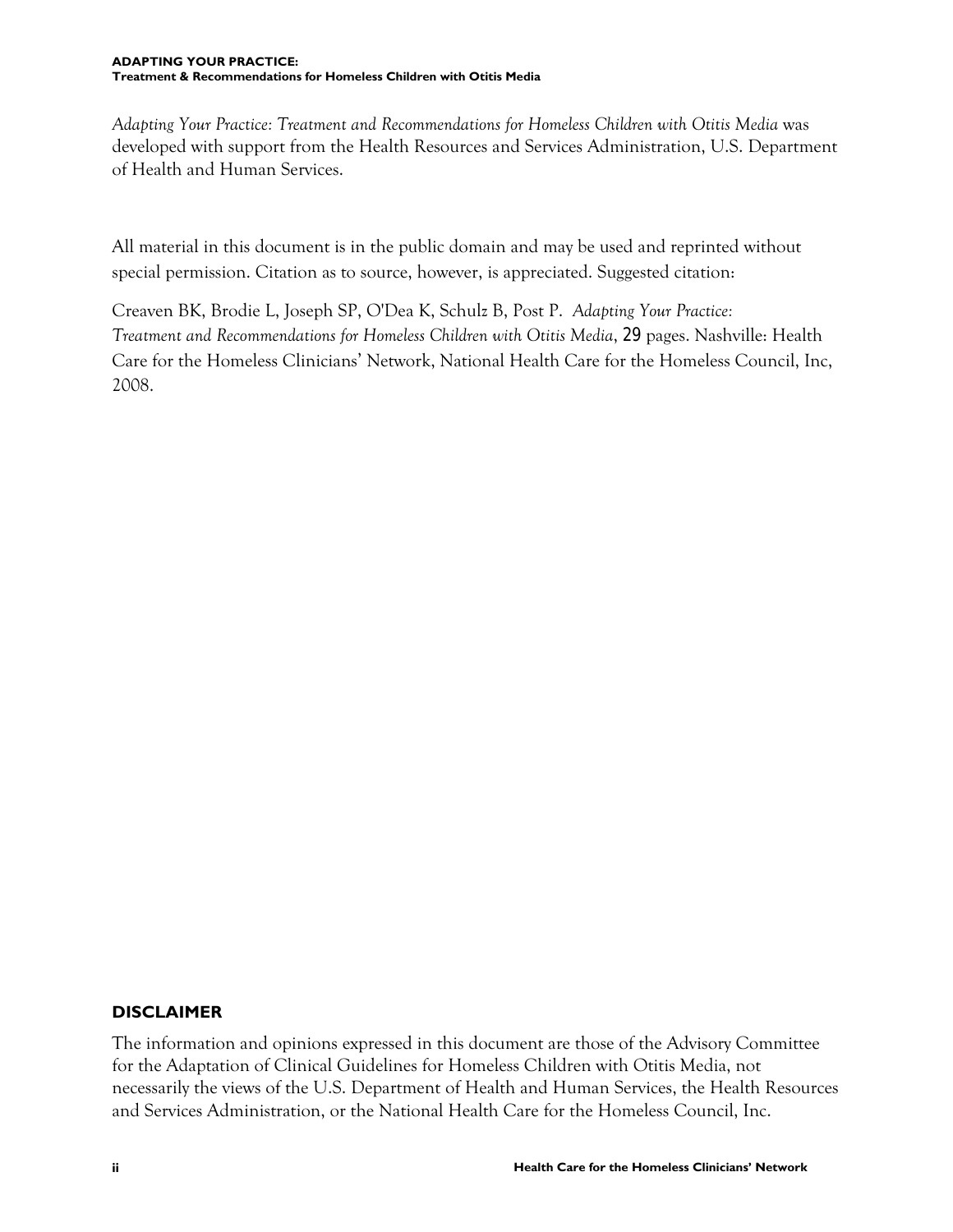#### **PREFACE TO THE SECOND EDITION**

Clinicians practicing in Health Care for the Homeless (HCH) projects<sup>1</sup> and others who provide primary care to people who are homeless or at risk of homelessness routinely adapt their medical practice to foster better outcomes for these patients.

Standard clinical practice guidelines often fail to take into consideration the unique challenges presented by homelessness that may limit patients' ability to adhere to a plan of care. Recognizing the gap between standard clinical guidelines and clinical practices routinely used by health care providers experienced in the care of individuals who are homeless, the HCH Clinicians' Network has made the adaptation of clinical practice guidelines for homeless patients one of its top priorities.

Recommendations for the care of homeless children with otitis media were initially developed in 2003 by primary care providers working in homeless health care across the United States. A second advisory committee, convened in 2008, reviewed and revised these recommended practice adaptations to assure their consistency with current clinical standards for the diagnosis and management of otitis media and with best practices in homeless health care. These clinicians, listed on the next page, represent several of the HCH projects that participated in the development of the first edition of these adapted clinical guidelines.

We offer this second edition of *Adapting Your Practice: Treatment and Recommendations for Homeless Children with Otitis Media* to promote continuing improvement in the quality of care provided to children in displaced families, whose lack of financial and social resources complicate the treatment and self-management of their illness. We hope these recommendations offer helpful guidance to primary care providers, and that they will contribute to improvements in the quality of care for disadvantaged children with acute ear infection or effusion and outcomes of that care.

Patricia A. Post, MPA HCH Clinicians' Network

 $\overline{a}$ <sup>1</sup> Health Care for the Homeless projects are funded by the Bureau of Primary Health Care in the Health Resources and Services Administration of the U.S. Department of Health and Human Services under Section 330(h) of the Public Health Services Act.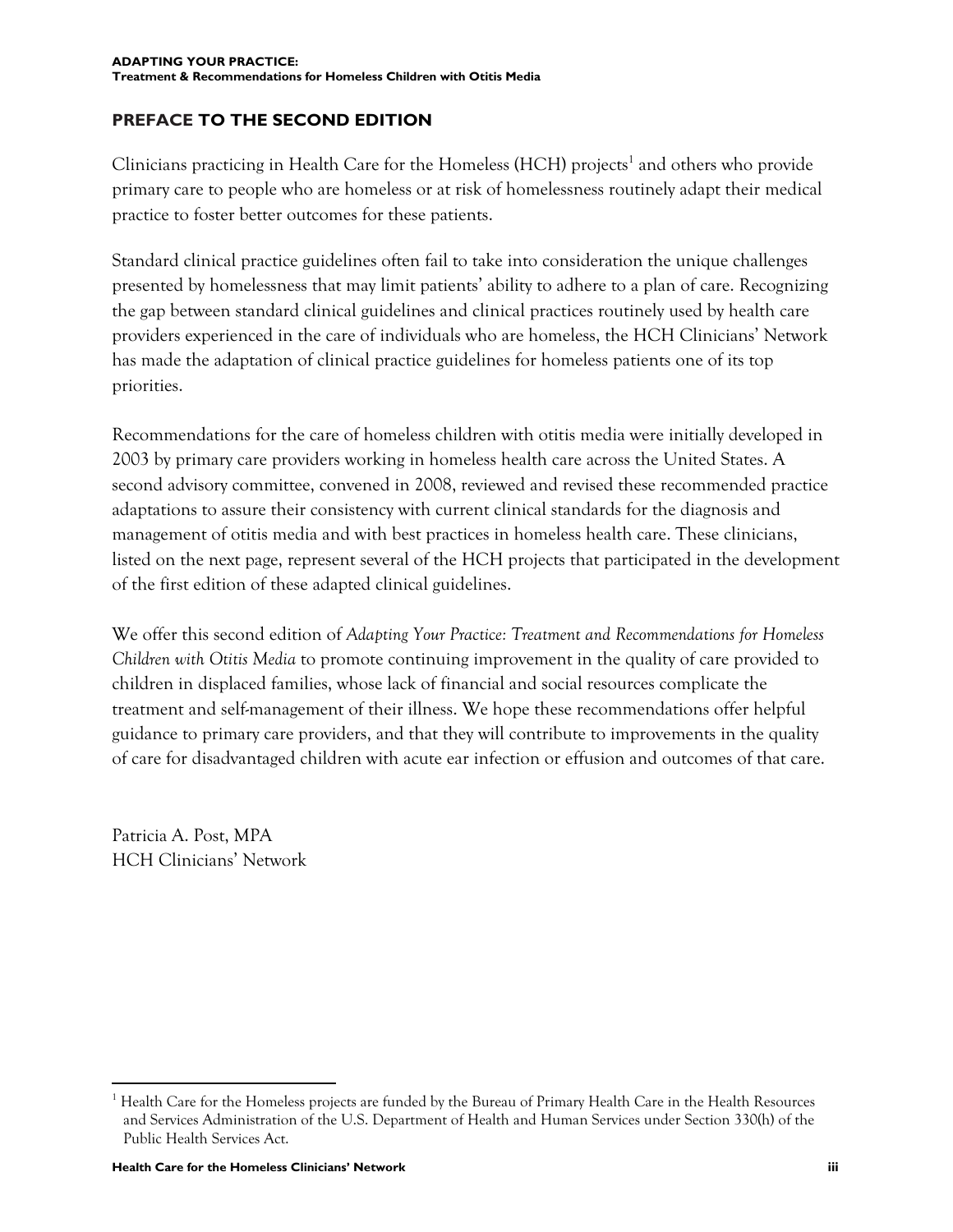#### **ACKNOWLEDGEMENTS**

**Advisory Committee for the Adaptation of Clinical Guidelines for Homeless Children with Otitis Media** 

#### **2008 edition:**

| Bernie K. Creaven, MN, RN           | Kathy O'Dea, RN, CNP                          |
|-------------------------------------|-----------------------------------------------|
| Carolyn Downs Family Medical Clinic | Hennepin County Human Services & Public       |
| Seattle, Washington                 | Health Department HCH project                 |
|                                     | Minneapolis, Minnesota                        |
| Lesley Brodie, MD                   |                                               |
| Wasatch Homeless Health Care, Inc.  | Betty Schulz, CPNP, RN                        |
| Salt Lake City, Utah                | Mercy Children's Health Outreach Project      |
|                                     | Baltimore, Maryland                           |
| Sharon P. Joseph, MD, FAAP          |                                               |
| New York Children's Health Project  | Patricia A. Post, MPA (Editor)                |
| New York, York                      | National Health Care for the Homeless Council |
|                                     | Nashville, Tennessee                          |
|                                     |                                               |

We are also grateful to the following reviewer who commented on drafts prior to publication: Michael A. Rothschild, MD, Clinical Professor of Otolaryngology and Pediatrics, Mt. Sinai Medical Center, New York, New York

#### **2003 Edition:**

Edward Bonin, MN, FNP-C, RN, Tulane University Health Sciences Center Adolescent Drop-In Health Services, New Orleans, Louisiana; Sharon Brammer, FNP, H.E. Savage Health Care for the Homeless Mobile, Alabama; Theresa Brehove, MD Venice Family Clinic Venice, California; Abby Hale, PA-C, Homeless Healthcare Project, Community Health Center of Burlington, Burlington, Vermont; Lorna Hines, CMA, The Outreach Project Primary Health Care, Inc. Des Moines, Iowa; Susan Kline, MN, ARNP, Public Health - Seattle and King County, Seattle, Washington; Mary Ann Kopydlowski, BSN, RN, Boston Health Care for the Homeless Program Jamaica Plain, Massachusetts; Mike Misgen, MA, LPC, Colorado Coalition for the Homeless Stout Street Clinic, Denver, Colorado; Maria Elisa Obias, MSN, CNS, RN, Care Alliance, Cleveland, Ohio; Jeffrey Olivet, MA, Albuquerque Health Care for the Homeless, Inc., Albuquerque, New Mexico; Adele O'Sullivan, MD, Maricopa County Dept. of Public Health, Phoenix, Arizona; Mark Rabiner, MD, Saint Vincent's Hospital & Medical Center, New York, New York; Christine Reller, MSN, RN, Hennepin County Community Health Dept. Health Care for the Homeless Project Minneapolis, Minnesota; Betty Schulz, CPNP, RN, Mercy Children's Health Outreach Project, Baltimore, Maryland; Peter Sherman, MD, New York Children's Health Project, New York, New York; Aaron Strehlow, PhD, FNP-C, RN UCLA School of Nursing Health Center at the Union Rescue Mission Los Angeles, California; Jeffrey Yungman, MSW Crisis Ministries' Health Care for the Homeless Project, Charleston, South Carolina.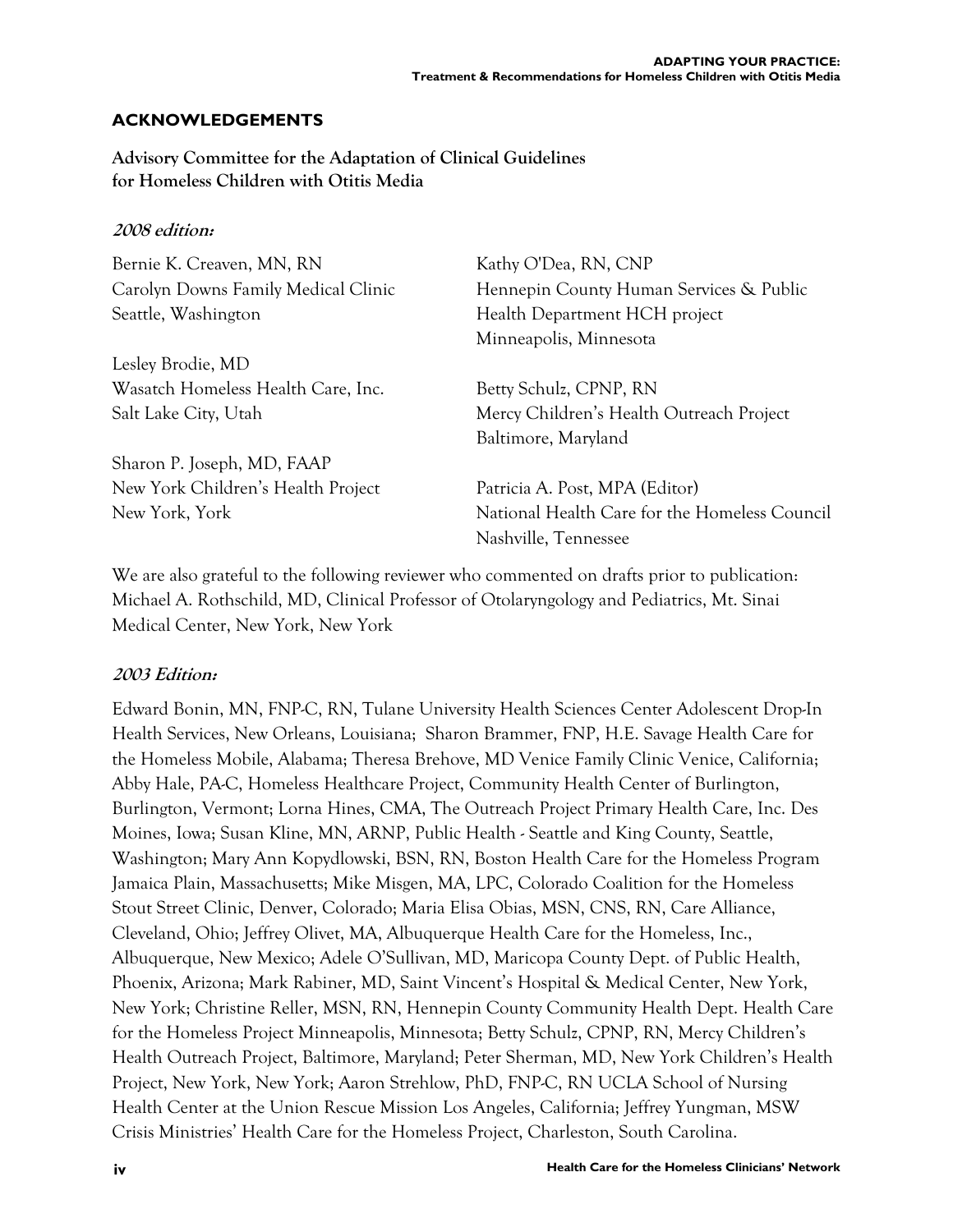## *Table of Contents*

| Summary of Recommended Practice Adaptations<br>Introduction |                          |
|-------------------------------------------------------------|--------------------------|
|                                                             |                          |
| <b>DIAGNOSIS AND EVALUATION</b>                             |                          |
| History                                                     | $\overline{4}$           |
| Physical examination                                        | $\overline{\mathcal{U}}$ |
| Diagnostic tests                                            | 8                        |
| Case Study: Homeless Child with Acute Otitis Media          | 9                        |
| <b>PLAN AND MANAGEMENT</b>                                  |                          |
| Education, self-management                                  | 10                       |
| Medications                                                 | 12                       |
| Associated problems/complications                           | 13                       |
| Follow-up                                                   | 14                       |
| <b>Primary Sources</b>                                      | 16                       |
| Other References                                            | 16                       |
| <b>Suggested Resources</b>                                  | 20                       |
| Websites                                                    | 20                       |
| About the HCH Clinicians' Network                           | 21                       |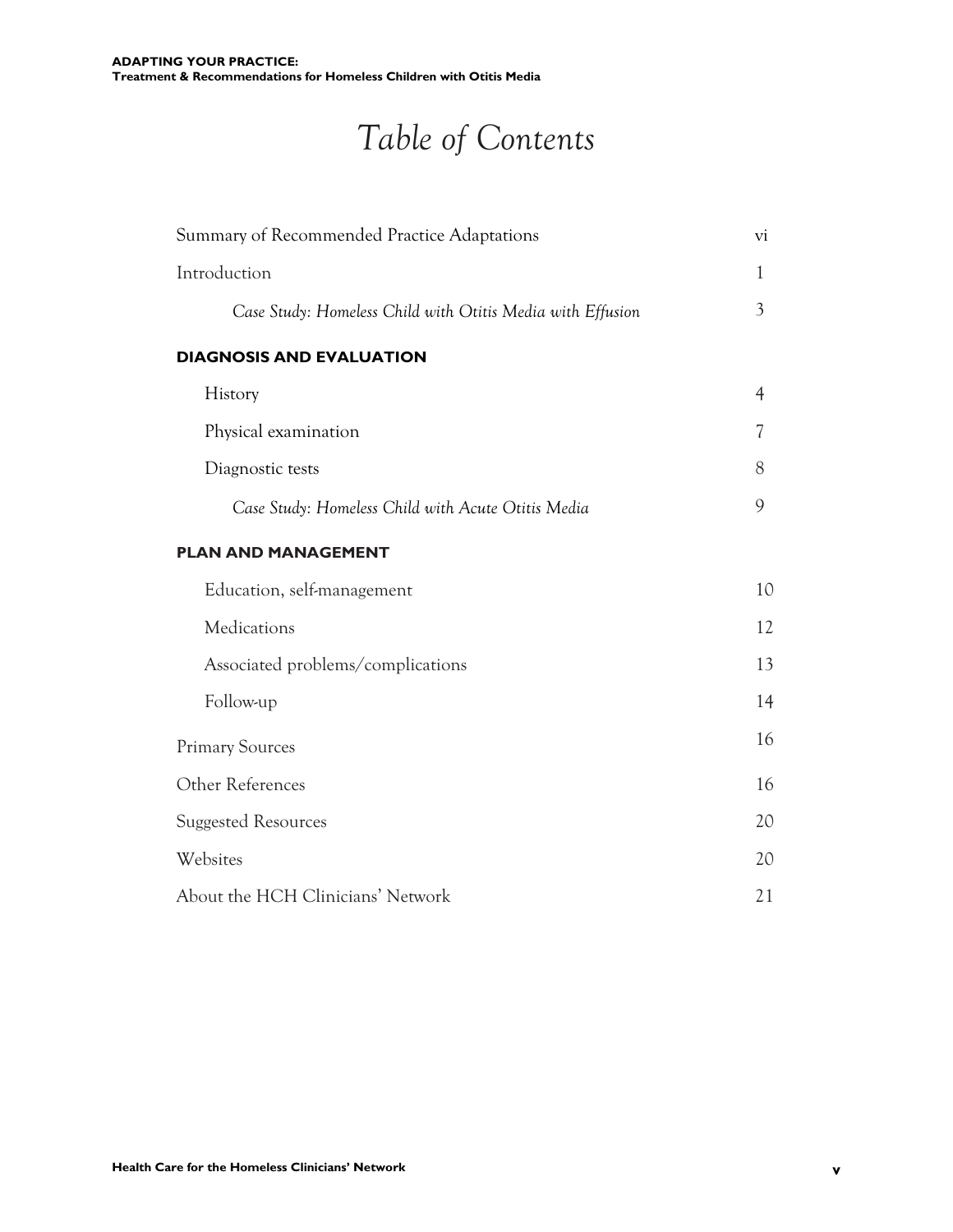#### **DIAGNOSIS & EVALUATION**

#### **History**

- **Housing & medical home** At every visit, document patient's housing status and living conditions, list barriers to treatment, and inquire about regular source of primary care.
- **Exposure to viral illness** Inquire about congregate living situations (shelters, daycare) and recent exposure to people with upper respiratory infections (colds, flu).
- **Exposure to smoke**  Ask if anyone in regular contact with the child smokes, whether mother smoked during pregnancy. Ask about passive exposure to marijuana, cocaine.
- **Breast vs. bottle feeding** Ask if infant is being breastfed or bottle fed; if the latter, does infant drink from bottle while lying on back? Explore stresses in parent's life that may interfere with adequate attention to infant.
- **Sleep disturbance** Ask if ear discomfort interrupts child's sleep (and that of others in the shelter/ household).
- **Hearing difficulties, delayed speech**  Ask when child's hearing was last screened; elicit information about possible hearing difficulties (trouble listening?) and speech delays (speak as well as peers?). Consider other causes of developmental delay (premature birth, weak parenting skills).
- **Social development/ behavior** Inquire about child's interaction with family members and behavior at daycare/school. Explore possible causes of behavior problems besides hearing loss (stress, feeling ostracized, family violence).
- **Missed school** Ask about missed school days due to ear discomfort or other illness.
- **Prior ear infections/ treatment** Ask about number and treatment of past ear infections, symptoms and duration of current complaint, and whether child has received full course of any antibiotic treatments.
- **History of allergies** Ask about allergic reactions (asthma, rhinitis, sinusitis); recognize that homeless children are 3-6 times more likely than other children to have asthma.
- **Other medical history** Ask about medical conditions common to homeless people that may directly or indirectly affect the child's health (anemia, obesity, lead toxicity, TB, STDs, behavioral health problems, HIV). Review immunization record. Ask about medications/CAM therapies the child has received for ear infections or other reasons.

#### **Physical examination**

- **General**  Perform a complete pediatric exam at every visit. Whatever the chief complaint, use each visit as opportunity to identify and address all problems, recognizing that homeless families may not see a medical provider unless their child is sick.
- **Otologic examination** Thoroughly examine tympanic membranes; evaluate for AOM, OME. To remove cerumen, consider use of curette instead of hydrogen peroxide drops, which require multiple return visits. In evaluating ear pain, consider possibility of a foreign body in the ear.
- **Dental examination** Evaluate for dental caries and other oral health problems that may cause ear pain. (Homeless families often have unmet dental health needs.)

#### **Diagnostic tests**

- **Pneumatic otoscopy/ typanometry/ acoustic reflectometry**  Consider costeffectiveness, accuracy, availability, and ease of use on outreach in selecting a device to confirm Dx of AOM/ OME. Pneumatic otoscopy recommended if other diagnostic technologies are unavailable to the provider.
- **Hearing screening**  Perform routine audiometric screening at every visit. If hearing loss is suspected, refer to audiologist. Be aware that hearing screening is among the services to which children on Medicaid are entitled (most homeless children qualify for Medicaid).

#### **PLAN & MANAGEMENT**

#### **Education, Self-Management**

- **Incidence** Inform parent/caregiver that children 6-24 mos. old have highest risk of ear infections. Explain relationship of AOM in infants to previous URIs; stress importance of vaccinations (HIB, PCV-7) to prevent URIs.
- **Signs & symptoms** Specify signs and symptoms of OM requiring immediate visit to a medical provider: ear pain, irritability, ear drainage, fever, pulling/rubbing ear. Instruct parent/caregiver to follow up with PCP if symptoms worsen within first 24-72 hrs after treatment. Work with case manager/ shelter-based nurse to expedite follow-up care.
- **Management**  Urge families to discuss potential follow-up barriers with PCP (financial, transportation, geographical, limited time off from work, behavioral health problems, family stressors). Assist in resolution of identified barriers and weigh these factors in deciding whether to "wait and observe" or prescribe antibiotics for AOM in a homeless child. Assess parent/caregiver's ability and resources to participate in the plan of care.
- **Risks of delayed/ interrupted treatment** Explain risks to hearing, speech, emotional development, school performance from chronic, serious ear infections.
- **Prevention** Explain what parent/caregiver can do to reduce child's susceptibility to future ear infections:

*Breastfeeding*: Prevents/reduces severity of OM (if no contraindications). Provide lactation guide at shelters, drop-in centers, meal sites used by homeless families. **Prop baby, not bottle:** Hold baby's head at 45°angle to prevent fluid from flowing into eustachian tubes. (Refer to WIC, where available, if formula feeding.) *Smoke-free environment:* Passive smoking increases frequency of ear infections. Recommend smoking cessation program for parent or harm reduction—i.e., reduce child's exposure to secondhand smoke (by smoking outdoors, wearing removable apparel, washing hands before holding child).

*Prevent URIs*: Frequent hand washing to prevent spread of viral infections in congregate settings. Have child fully immunized against pneumococcal disease.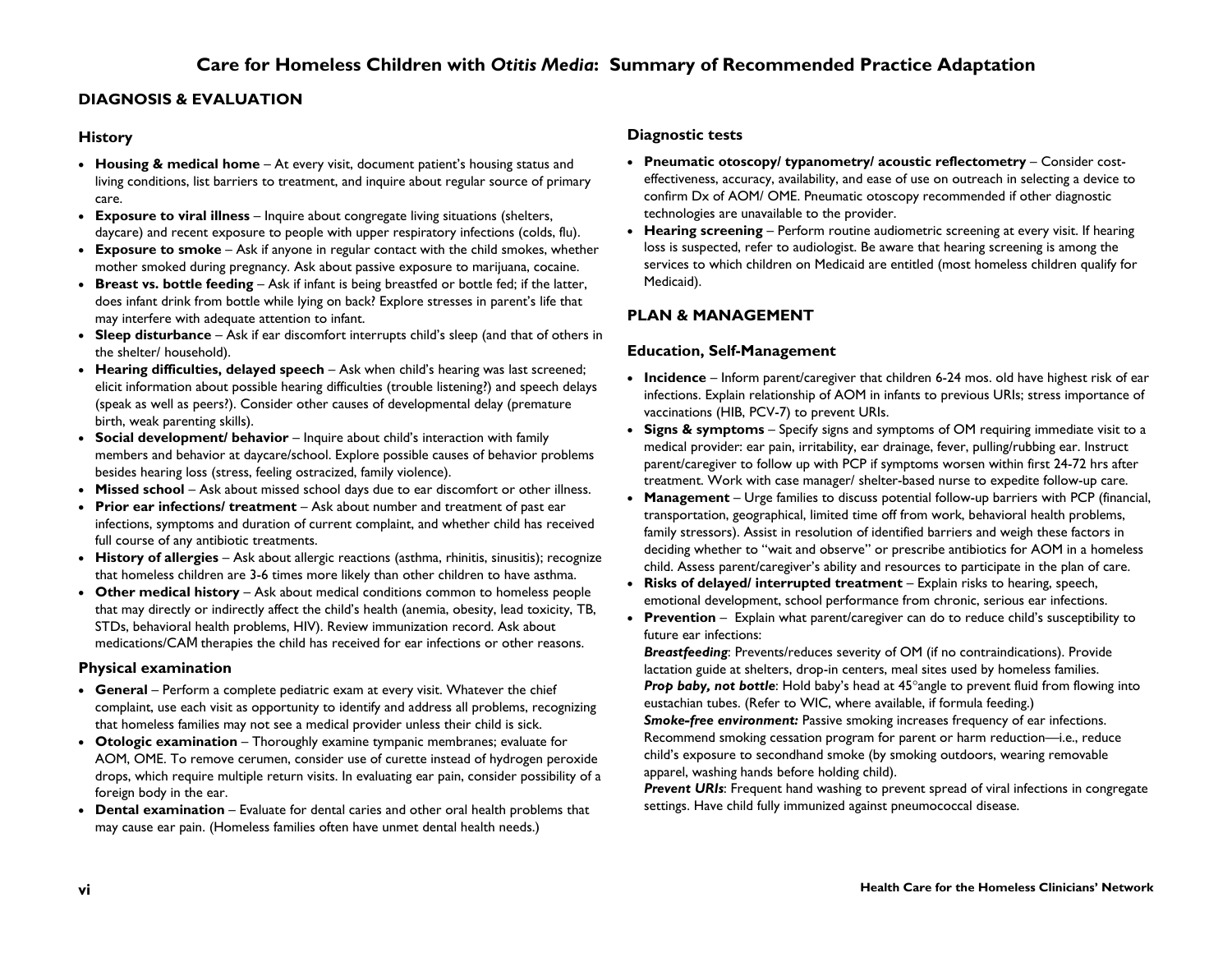#### **Care for Homeless Children with** *Otitis Media***: Summary of Recommended Practice Adaptation**

- **Antibiotics** Urge completion of all antibiotics as prescribed (don't stop when symptoms cease or use for next infection). Provide measuring device. Explain why use of leftover/borrowed medication is never recommended and why meds should *not* be placed in a baby bottle. Address safe storage and how to manage refrigeration if required.
- **After hours** Instruct parent/caregiver what to do and number to call if problems arise when clinic is closed.

#### **Medications**

- **Antibiotics** Prescribe only for AOM; if close follow-up is not assured, treat immediately instead of waiting for spontaneous resolution of infection. (For chronic OME with suspected hearing loss, refer to ENT.)
- **Simple regimen** Prefer shorter courses of inexpensive antibiotics with once daily dosing (if clinically indicated) that do not require refrigeration and are easily tolerated. Use IM delivery as a last resort. Consider use of capsules for children over age 5 (can be opened and sprinkled in food if necessary).
- **Prescriptions** If patient does not have health insurance, provide assistance in applying for Medicaid/SCHIP, charity care, patient assistance programs, or 340B Pharmaceutical Discount program.
- **GI upsets** Prescribe medications with minimal GI side effects, recognizing difficulties homeless families have in managing diarrhea and maintaining hydration (limited access to diapers, clean water, bathing facilities).
- **Pain management** Recognize that pain management during the first 24 hours of an acute ear infection is important, whether antibacterial treatment is used or not. Mobility of homeless families often delays pain management; a crying child increases stress for families struggling to cope with the inordinate stresses of homelessness.
- **Aids to adherence** Be sure instructions for administrating medication and dosing intervals are understood and that parent/caregiver can read prescription labels and educational materials. Provide aids to assure accurate dosing (chart, measuring device).
- **Immunization** Immunize infants and young children against pneumococcal disease (PCV7) to reduce risk for OM.

#### **Associated problems, complications**

- **Congregate living** increases risk of exposure to viral infections and incidence of OM. Educate families about preventive measures.
- **Parental smoking** increases risk of OM in children exposed to secondhand smoke. Refer parent to smoking cessation program; assess readiness to change.
- **Hearing problems** secondary to multiple/chronic ear infections may affect child's attachment to parent and emotional and social development. Screen hearing routinely; refer to audiologist/ ENT specialist as needed.
- **Speech delays** exacerbated by ear infections in homeless children (who may have delayed social and verbal skills unrelated to OM). Refer to speech pathologist as needed.
- **Lack of transportation** can impede access to specialty care. Help with transportation to needed health services.
- **Financial barriers**  lack of health insurance or resources to make co-payments impeding access to prescription medications. Help family apply for entitlements (Medicaid/SCHIP) and reduced-cost drugs through patient assistance programs.
- **Poor adherence** due to misunderstanding of instructions, difficulty administering meds while patient is in childcare or school, parental problem that interferes with treatment (mental illness, addiction). Assess parent's capacity to understand instructions and follow through with treatment; help parent obtain assistance if needed.
- **Familial stress** homelessness exacerbated by acute/chronic illness. Facilitate access to stable housing, supportive services, and other resources (through childcare centers, schools).

#### **Follow-up**

- **Primary care**  Help family find regular source of primary care, apply for medical assistance, and identify housing alternatives. Provide care until they find stable housing and a PCP that meets their needs. If child already has a PCP, refer immediately; facilitate transportation and share information about family's living situation and special needs. Obtain family's consent for release of information.
- **Frequency** Follow-up care from a PCP in 5–7 days or less after initial treatment for AOM, depending on severity; if infection has not improved in 48–72 hours, consider change in medication. PCP follow-up for otorrhea > 2 weeks duration. Follow-up for OM with sterile effusion in 2–3 months; referral to ENT if fluid persists.
- **Specialty referrals** Develop referral arrangements with specialists willing to accept Medicaid patients or provide *pro bono* care, recognizing that homeless children require access to professionals in multiple clinical disciplines.

Refer to **a***udiologist/ speech pathologist* if there is hearing loss, balance problem, speech delay, sleep disorder with effusion, chronic infection, or if speech/hearing milestones are unclear;

Refer to *ENT specialist* if chronic OM is suspected, to evaluate need for myringotomy and pressure equalizing tube placement (thresholds for surgery: fluid with hearing loss for 3 mos. or 5-6 episodes OM within 6 mos.).

- **Case management**  Involve social worker/ case manager/ shelter nurse to facilitate return visits.
- **Outreach**  Coordinate medical care with an outreach worker; work closely with daycare staff to promote preventive measures.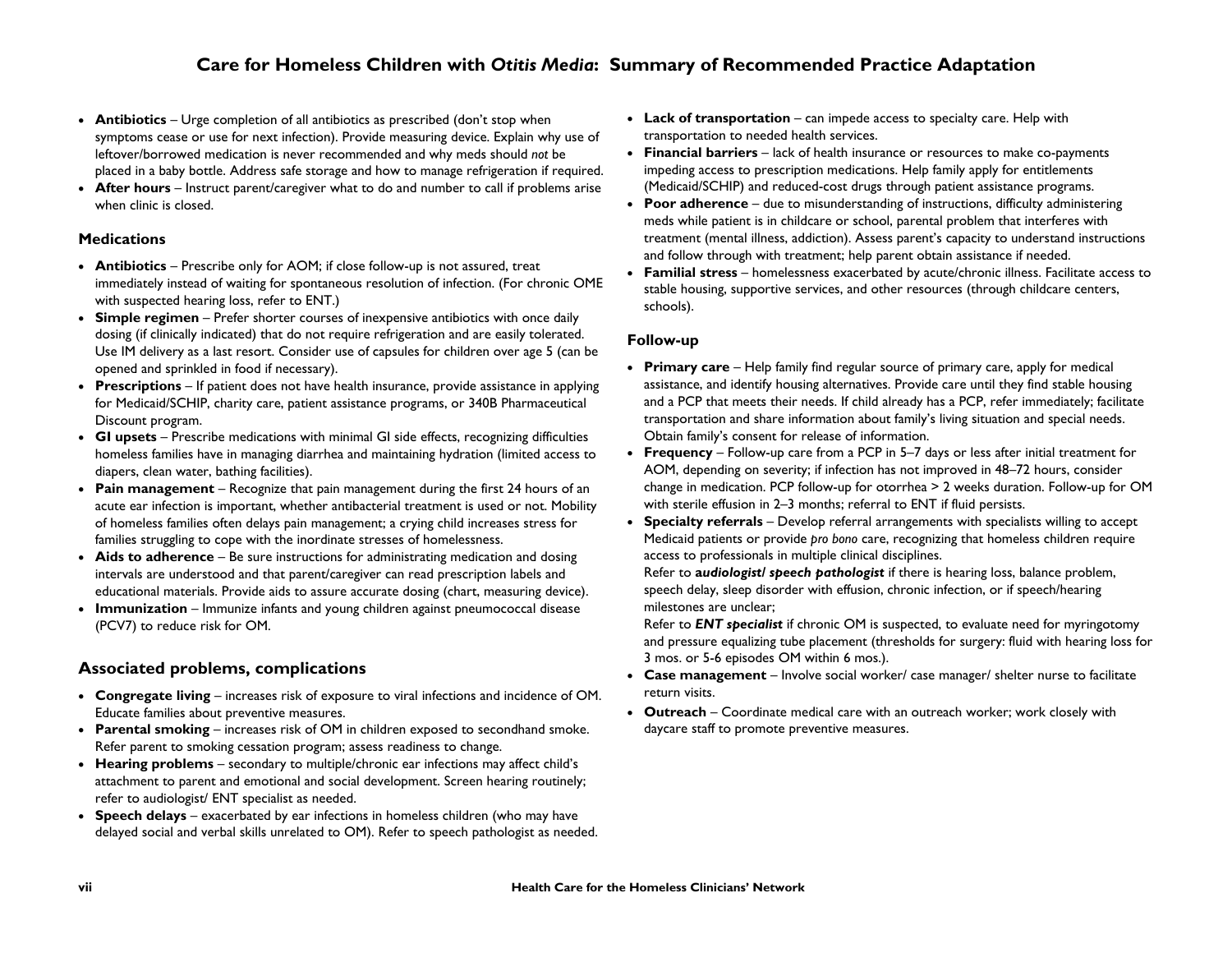#### **INTRODUCTION**

Both *Acute Otitis Media* (AOM, bacterial middle ear infection with purulent fluid) and *Otitis Media with Effusion* (OME, chronic sterile middle ear fluid) are highly prevalent among children living in low-income families who are homeless or at risk of becoming homeless. Exposure to respiratory infections and secondhand smoke in family shelters and the housing conditions that frequently precede episodes of homelessness, together with limited access to a regular source of primary care, increase risk for chronic infection and hearing loss — which is associated with delays in speech and social development, as well as poor school performance. Residential instability and the damaging effects of emotional and behavioral health problems on many homeless families complicate the provision of adequate medical care, even when it is available and accessible to them. The following research findings document these risks:

Poverty has a negative impact on children's health, achievement and behavior (Kaler, 2008; Brooks-Gunn, 1997). Despite similarities in the health status of poor children who are housed and those who are homeless, there are marked differences. Homeless children have more acute and chronic health problems, including asthma, anemia, ear infections, elevated lead levels, and dental problems (Grant, 2007; Berti, 2001; Redlener, 1999; Weinreb, 1998; Rubin, 1997; AAP, 1996).

There are more speech delays in homeless toddlers (National Center on Homeless Families, 1999), and poorer academic performance in school-age homeless children due to frequent changing of schools, irregular attendance, behavior problems, and reduced energy levels/concentration due to the stresses associated with homelessness (Rubin, 1996; Eddins, 1993; Wood, 1992). Delayed growth or development, anxiety, and depression can also impede learning (Grant, 2006; Morris, 2004; Paradise, 2000; Aber, 1997; Wick, 1997; Eddins, 1993; Fierman, 1991; Bassuk, 1986).

As might be expected in families with unstable housing, homeless children are often behind in their immunizations (Karr, 2004; HRSA, 1999; Wood, 1992). Typically these children do not have a regular source of primary care (a "medical home"). Without easy access to health care services, chronic illnesses such as recurrent otitis media often go undiagnosed and untreated. Multiple, untreated ear infections can result in hearing loss that may delay speech and eventually affect school performance and social development. Socio-economically disadvantaged children such as those who are homeless may be more vulnerable than other children to the effects of otitis media on language development (Paradise, 2000).

Ear infection has been reported to be the third most common health problem seen in children by Health Care for the Homeless providers, after minor upper respiratory infections and minor skin infections (Wright, 1990). Living in shelters or doubled up with other families, in daycare or at school, homeless children are frequently exposed to upper respiratory infections, which are associated with increased risk for otitis media (Poehling, 2007; Paradise, 1997). Studies in New York (Grant, 2006; Redlener, 1999) found that homeless children in the city's shelters suffered from otitis media at rates 50 percent higher than the national average.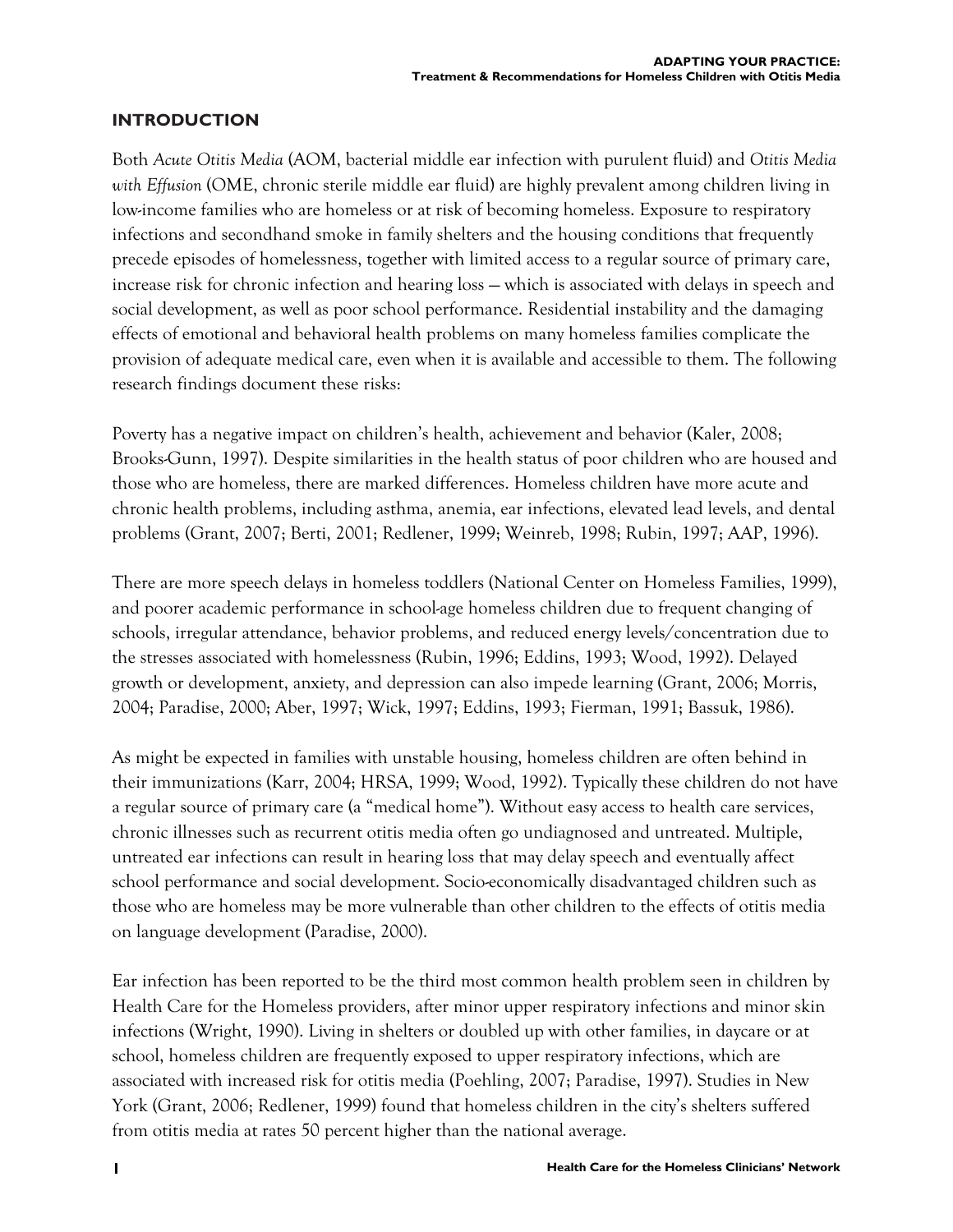Children in homeless families are also frequently exposed to secondhand smoke, which has been demonstrated to increase the risk of recurrent ear infections in young children (Telethon Institute, 2008; Arcavi & Benowitz, 2004; Ilicali, 2001; Adair-Bischoff CS, 1998). Higher rates of smoking have been reported among homeless people than in the general population (Okuyemi, 2006; Sachs-Ericsson, 1999; Weinreb, 1998).

Despite these risks, there is evidence that the gap between the health status of homeless and housed children in families with few resources narrows when aggressive measures are taken to assure early intervention, a regular source of health care, and linkage with supportive services to help parents develop economic self-sufficiency and sustain stable housing (Grant, 2007).

Clinical practice guidelines for children with otitis media who are homeless are fundamentally the same as for those who are housed. Nevertheless, primary care providers who routinely care for homeless children recognize the need to take their living situations, the mobility of this population, and difficulty with follow-up into consideration when developing a plan of care. It is our expectation that these simple adaptations of established guidelines will improve treatment adherence and patient outcomes. The treatment recommendations in this guide were compiled to assist clinicians that provide primary care for children who are homeless or marginally housed, living in cars or shelters, on the streets, or doubled up with friends or relatives.

*Diagnosis and Management of Acute Otitis Media* (AAP, AAFP, 2004) and *Otitis Media with Effusion* (AAP, 2004) are the primary source documents for these adaptations. Recommendations found in these guidelines are not restated in this document except to clarify a particular adaptation.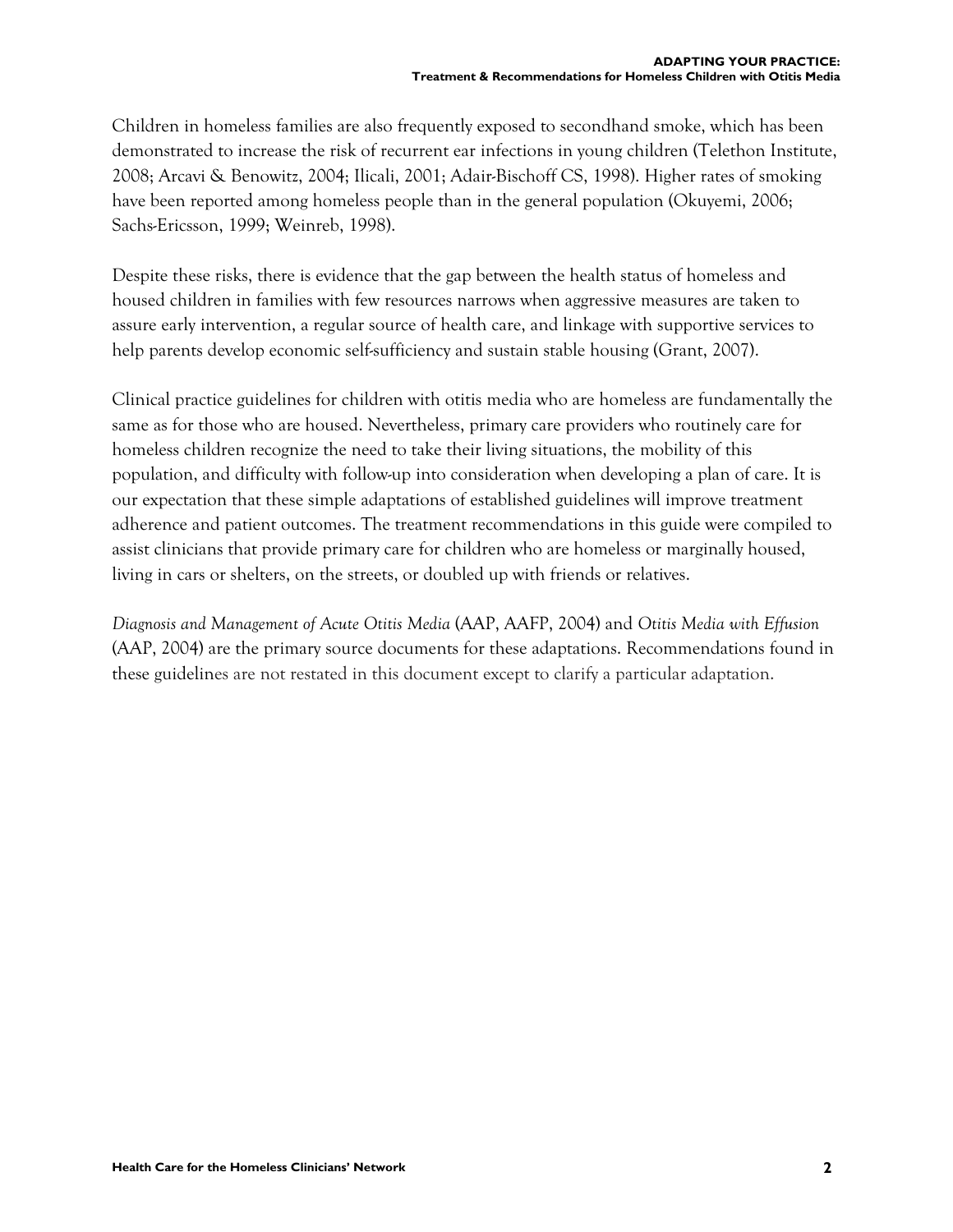#### **CASE STUDY OF A HOMELESS CHILD WITH OTITIS MEDIA WITH EFFUSION**

D.H. is a 21/2-year-old African American male who presented with the complaint of wheezing. He and his mother are residing in an overnight shelter and were seen in the day shelter for women and children. The child goes to a local clinic and has lived his whole life in the same city.

**Medical history:** The patient's last well-child check-up was six months ago, when he was diagnosed with asthma, speech delay, and chronic otitis media with effusion (OEM). A hearing test was not ordered at that time. His immunizations are up to date, according to his mother. Prescribed medications: Albuterol in a nebulizer and Albuterol syrup for asthma. The nebulizer was last used one month ago.

D.H.'s mother stated that he does not listen to her, especially when she calls to him from a distance. He has never been seen by an ear, nose and throat (ENT) specialist, although his mother stated that his primary care provider (PCP) had mentioned that an ENT referral may be made.

**Physical exam:** The tympanic membranes were noted to be retracted on examination, with decreased light reflex and mobility. On further questioning, the patient's mother stated that he had an "ear infection" for a "whole year" last year. He was last treated six months ago. His mother stated that often she did not complete the entire course of medication, but would stop when the child felt better or when she moved from one relative to another and left the medication at the previous house.

**Treatment & follow-up:** Amoxicillin was ordered, the prescription was filled, and the PCP was notified of the treatment given and the family's current living situation. The PCP was encouraged to order an ENT referral as soon as possible so that follow-up can occur while the family is still in shelter.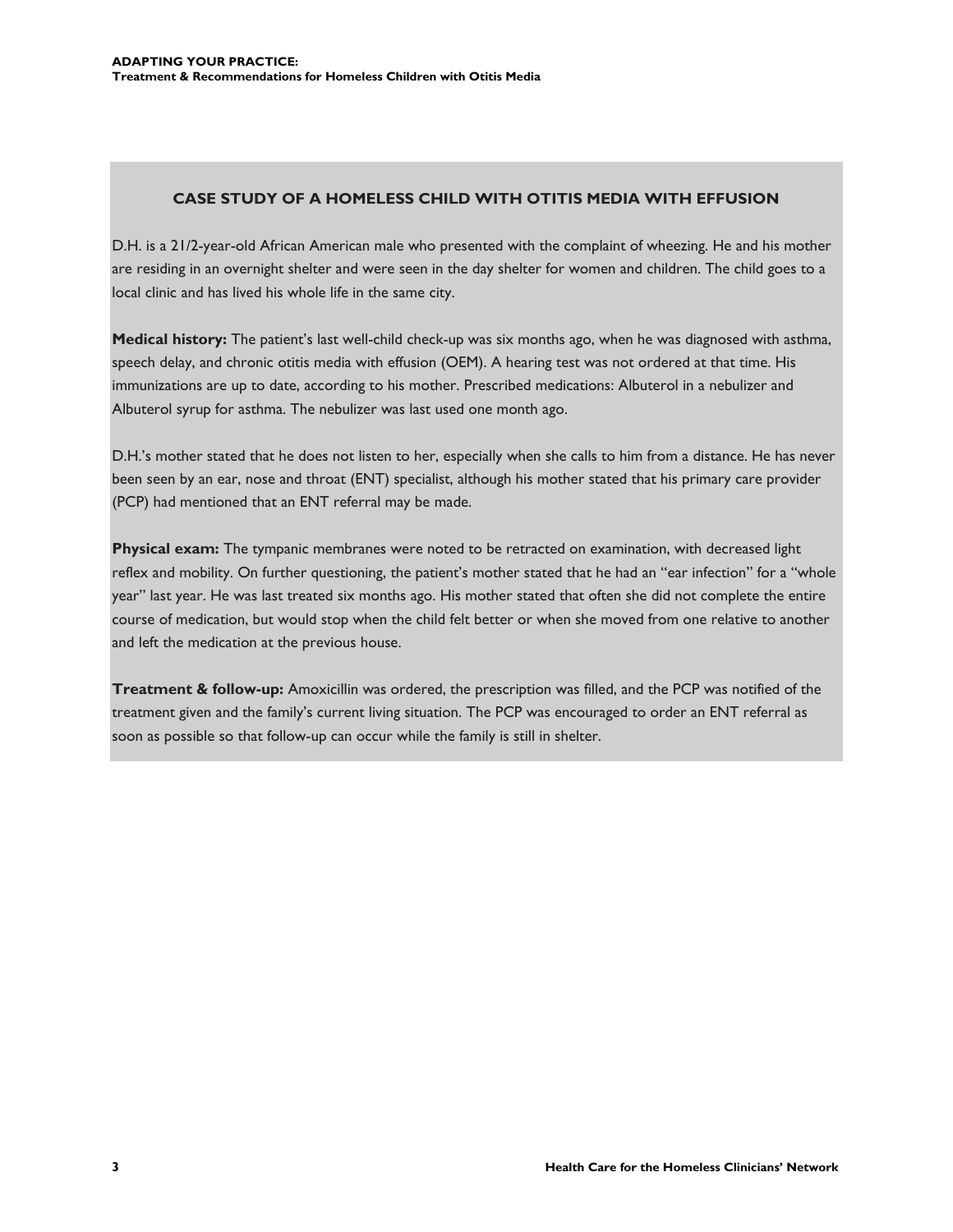## Pediatric Otitis Media

## *Diagnosis and Evaluation*

#### **HISTORY**

As with all patient visits, a carefully taken history is important to the accurate diagnosis of otitis media.

- **History of present illness** Ask about signs and symptoms of *acute otitis media* (AOM) including fever, ear pain, and irritability , which may co-occur with symptoms of an upper respiratory illness (rhinorrhea, cough or congestion). Since there can be significant overlap among symptoms of AOM and viral URIs, do not rely on history alone for the diagnosis. In addition, ask about symptoms of *otitis media with effusion* (OME) — including mild, intermittent ear pain; fullness or popping; any suggestion of hearing loss or inappropriate response to sounds in infants; speech or language delays; balance problems; problems with school performance; or other new behavioral problems. At each encounter, document any of these symptoms in the medical record. (AAP, AAFP, 2004)
- **Housing & medical home** Ask specific questions to determine whether the family is homeless ("Where do you live? Who lives where you live? How long have you lived there? How long will you be living there? Where did you live before?") At every visit, document the patient's housing status and living conditions, list barriers to consistent treatment, and ask if the child has a "medical home" (regular source of primary care). If so, is the family able to access this medical home? Is transportation a barrier? Does the patient's regular primary care provider demonstrate sensitivity to the needs of homeless children and families? Ask these questions in several different ways to elicit desired information.
- **Exposure to viral illness** Ask whether the patient is in school or daycare or living in a shelter or other congregate situation. Ask how many children s/he plays with and if anyone in recent contact with the child is sick. Exposure to viral illness in congregate living situations is a primary risk factor for otitis media (Poehling, 2007).
- **Exposure to smoke** Ask whether the parent or other member of the household smokes, and whether the mother smoked during pregnancy with this child. Prevalence of smoking among homeless people is higher than in the general population. Parental smoking and passive smoke exposure increase the incidence of otitis media (American Lung Association, 2005; Arcavi & Benowitz, 2004; Adair-Bischoff & Sauve, 1998). Ask about passive exposure to substances other than nicotine, such as marijuana or crack cocaine.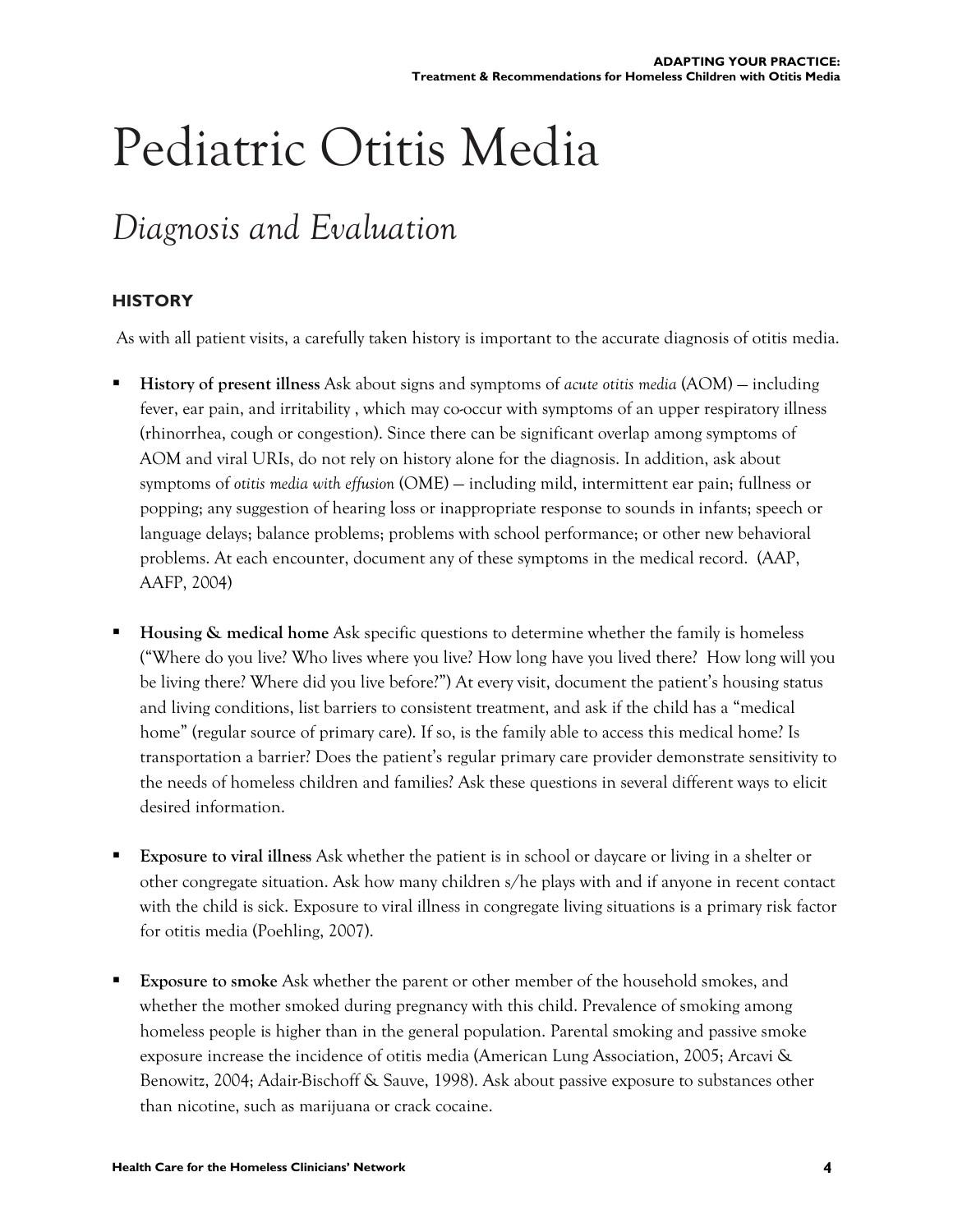- **Breast vs. bottle feeding** Ask if the infant is being breastfed to identify cultural or other barriers to breastfeeding. Ask this in a nonjudgmental way. An infant who is breastfed obtains passive immunity from his mother. Children who are breastfed tend to have fewer ear infections than do bottle fed infants (AAP, 2005; Hanson, 1999). If bottle feeding, ask whether the infant holds the bottle and drinks from it while lying on his/her back. (This may increase risk of ear infection.) Bottle "propping" may be indicative of parental stress and/or lack of time to spend holding the child. Mothers who are depressed or distracted by the highly stressful experience of homelessness may not be able to give adequate attention to their children.
- **Sleep disturbance** Ask if the child has trouble sleeping related to apparent ear discomfort. Interrupted sleep can raise already high stress levels for a homeless family, especially if sleeping in a shelter.
- **Hearing difficulties, delayed speech** Ask when the child was last screened for hearing. Ask questions to elicit information about possible hearing difficulties and speech delays. (Does the child have trouble listening? Does the child speak as well as other children of the same age? What is the school reporting?) Recognize that developmental delays may also result from poor prenatal care, premature birth and/or weak parenting skills, which are frequent consequences of homelessness.
- **Social development/ behavior** Inquire about the child's interaction with family members and behavior at daycare or school. Difficulty hearing can cause a child to be frustrated and may be misdiagnosed as a behavior problem. Hearing and/or speech problems may be masked by behavior problems that can affect a child's emotional development. Behavior problems also occur in response to the stress of living in a shelter and feeling ostracized by other children. Ask about family violence.
- **Missed school** If the child is school age, inquire about attendance and recent time lost due to frequent moves, especially missed days due to ear discomfort or other illnesses.
- **Prior ear infections/treatment** Ask about the patient's past ear infections (how many?) and whether/how they were treated, in addition to symptoms and duration of the current complaint. Determine if the child received a full course of any antibiotic treatment. Lack of treatment or inadequate/incomplete therapy for an ear infection may result in late complications such as mastoiditis or hearing loss.
- **History of allergies** Be aware that homeless children are 3 to 6 times more likely than the average American child to have asthma. Heightened exposure to environmental pollutants and other allergens elevates their risk of developing asthma (HCH Clinicians' Network, 2000). Ask about a history of allergic reactions — including asthma, rhinitis and sinusitis — which are often associated with chronic otitis media with effusion.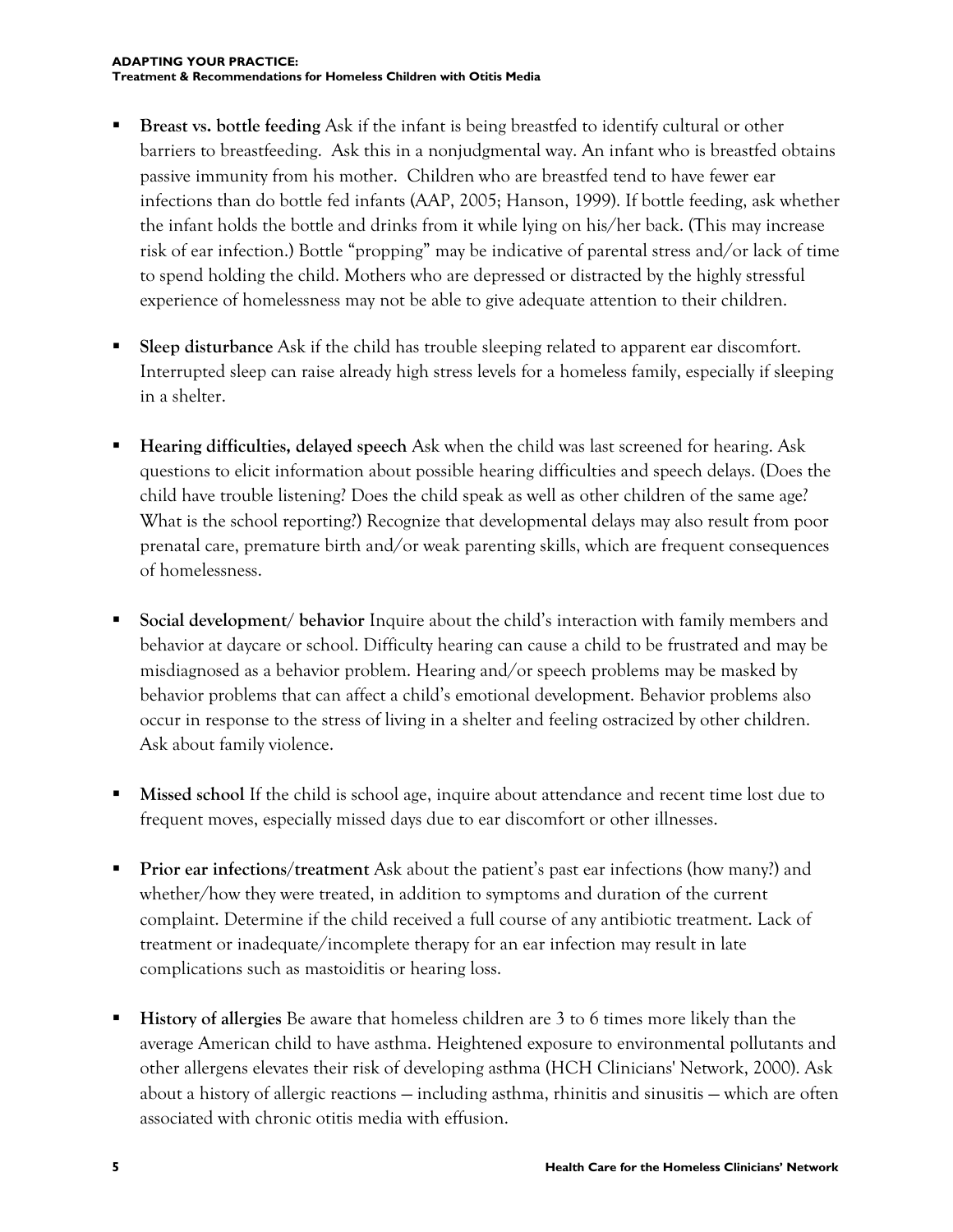**Other medical history** Always take the opportunity to ask about other medical conditions for which homeless people are at increased risk that may directly or indirectly affect the child's health — e.g., *anemia, malnutrition/obesity, lead toxicity, tuberculosis, sexually transmitted diseases, alcohol and drug problems*. This is especially important, given homeless families' limited access to health screening, mental health care, substance abuse treatment, and specialty care in general.

Ask about *HIV infection* in the parent or child. HIV-infected children are susceptible to recurrent ear infections and may also have speech and language disabilities related to effects of HIV virus on the developing central nervous system (Retzlaff, 1999).

It is also important to review the patient's *immunization record* (delayed immunizations are common among homeless children). This may also help the clinician identify likely pathogens causing AOM.

Ask about any *medications, herbal or vitamin supplements, or other complementary or alternative therapies* the patient has received for acute or chronic ear infections or for any other reason (Bukutu, 2008; Carr, 2006).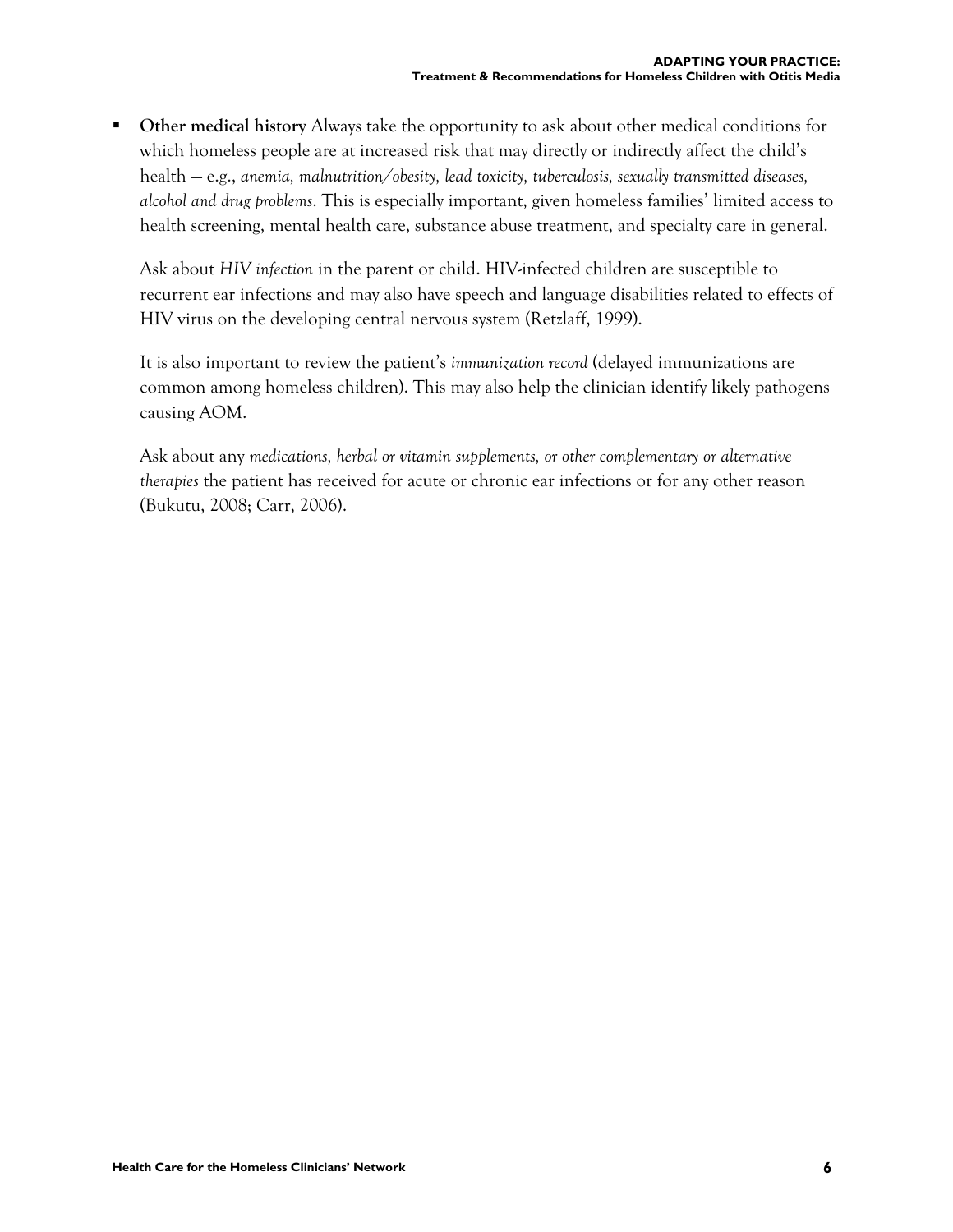#### **PHYSICAL EXAMINATION**

- **General** Do a complete pediatric exam at every visit according to standard clinical guidelines (*e.g., American Academy of Pediatrics guidelines: [www.aap.org/policy/paramtoc.html](http://www.aap.org/policy/paramtoc.html)*) and Early and Periodic Screening, Diagnosis and Treatment (EPSDT) services required for children on Medicaid (specified in *Early and Periodic Screening, Chapter 05, State Medicaid Manual: [www.cms.hhs.gov/manuals/pub45/pub\\_45.asp](http://www.cms.hhs.gov/manuals/pub45/pub_45.asp)*). Whatever the chief complaint, use the visit as an opportunity to identify and address all problems. Remember that this may be your only contact with the family. Homeless families may not see a medical provider unless their child is sick.
- **Otologic examination** Good evaluation of the appearance of the tympanic membranes is vital for prompt diagnosis. Use pneumatic otoscopy as routine part of every exam for AOM or OME (see Diagnostic Tests, below). If cerumen is present, enough must be removed to allow inspection of eardrum. Irrigation should be avoided, given the possibility of an underlying perforation of the tympanic membrane. Because follow-up may not be possible, use of a curette and otoscope is preferable for homeless children; hydrogen peroxide drops may help dissolve wax but require one or more return visits, which may be more difficult to arrange with homeless families.

Clear distinction should be made between a well aerated middle ear, one that is filled with sterile effusion (retracted appearance, dull, with loss of light reflex and distinctly impaired mobility), and one with acute otitis media filled with purulent effusion (bulging with a white or yellow creamy appearance). Redness alone (in absence of fluid) does not indicate a middle ear infection, so a distinction should be made between erythema due to inflammation versus from crying or high fever.

 **Dental examination** Evaluate for dental caries and other oral health problems, which can cause ear pain. (Homeless families often have unmet oral health needs.) In evaluating the etiology of ear pain, also think about the possibility of a foreign body in the ear (Barclay, 2008).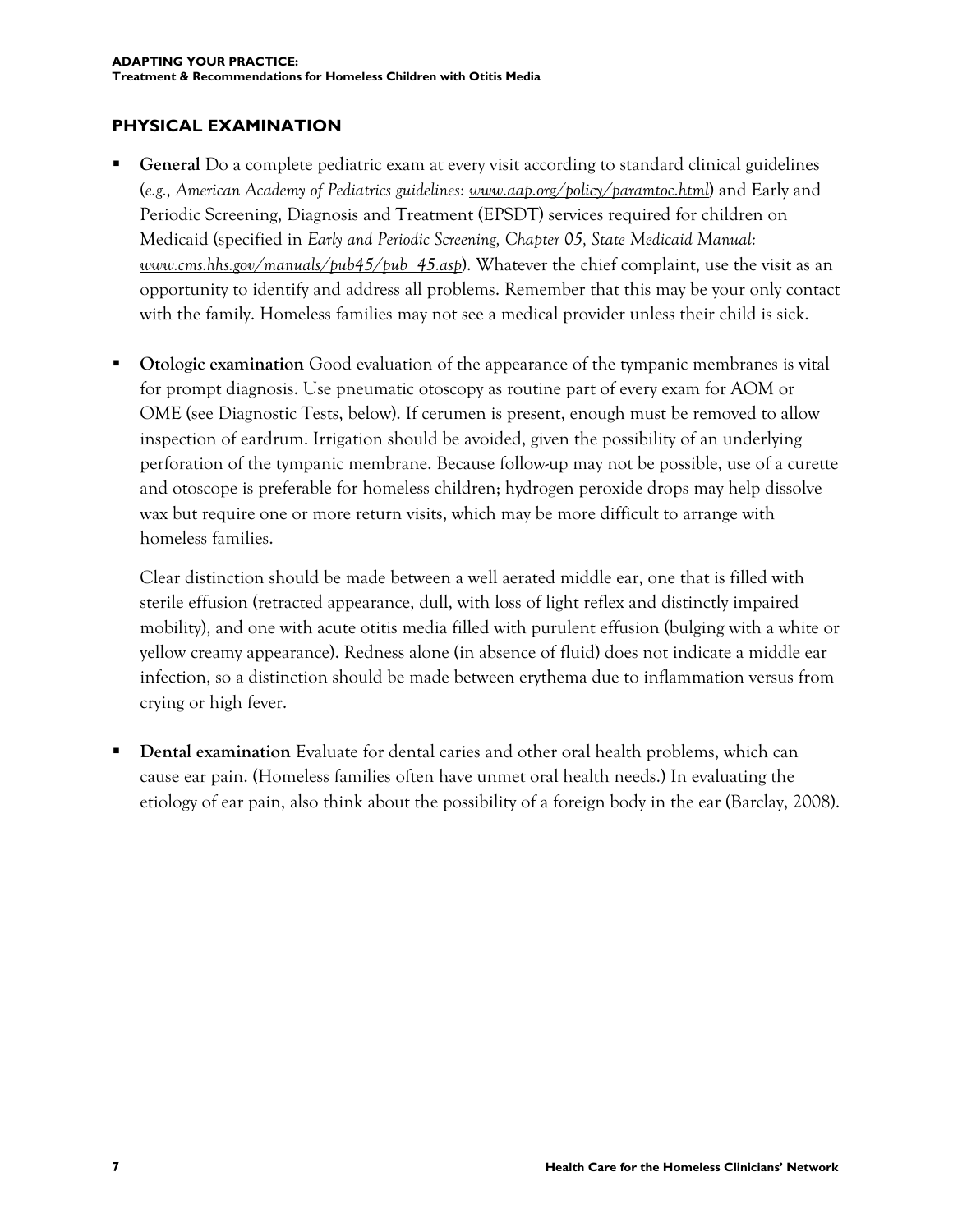#### **DIAGNOSTIC TESTS**

 **Pneumatic otoscopy/ tympanometry/ acoustic reflectometry** These tests help to confirm the presence of fluid behind the tympanic membrane, and thus support the diagnosis of acute otitis media or middle ear effusion.

*Pneumatic otoscopy*, recommended as the primary diagnostic method (AAP/AAFP, 2004), is cost-effective, accurate, available at every office, and easy to bring on outreach.

*Tympanometry* can be helpful in children over 4 months of age if the examiner is unsure of the middle ear status by otoscopic examination alone; however, given the higher cost for equipment and testing, this method may not be available to many clinicians who provide care for homeless children.

*Spectral gradient acoustic reflectometry* (SGAR) can be used as an alternative to tympanometry to confirm an otoscopic diagnosis of middle ear effusion in children aged 2 years and older (Chianese, 2007; Babb, 2004). SGAR offers the advantage of easy portability but may not be available to all clinicians serving homeless children.

 **Hearing screening** Perform a routine audiometric screening at every visit, especially if the child has a history of otitis media. Suspicion of hearing loss should trigger referral to an audiologist to conduct a formal diagnostic test. Recognize that hearing screening is among the services to which children on Medicaid are entitled as a routine part of preventive and primary care. (Most homeless children are eligible for Medicaid.)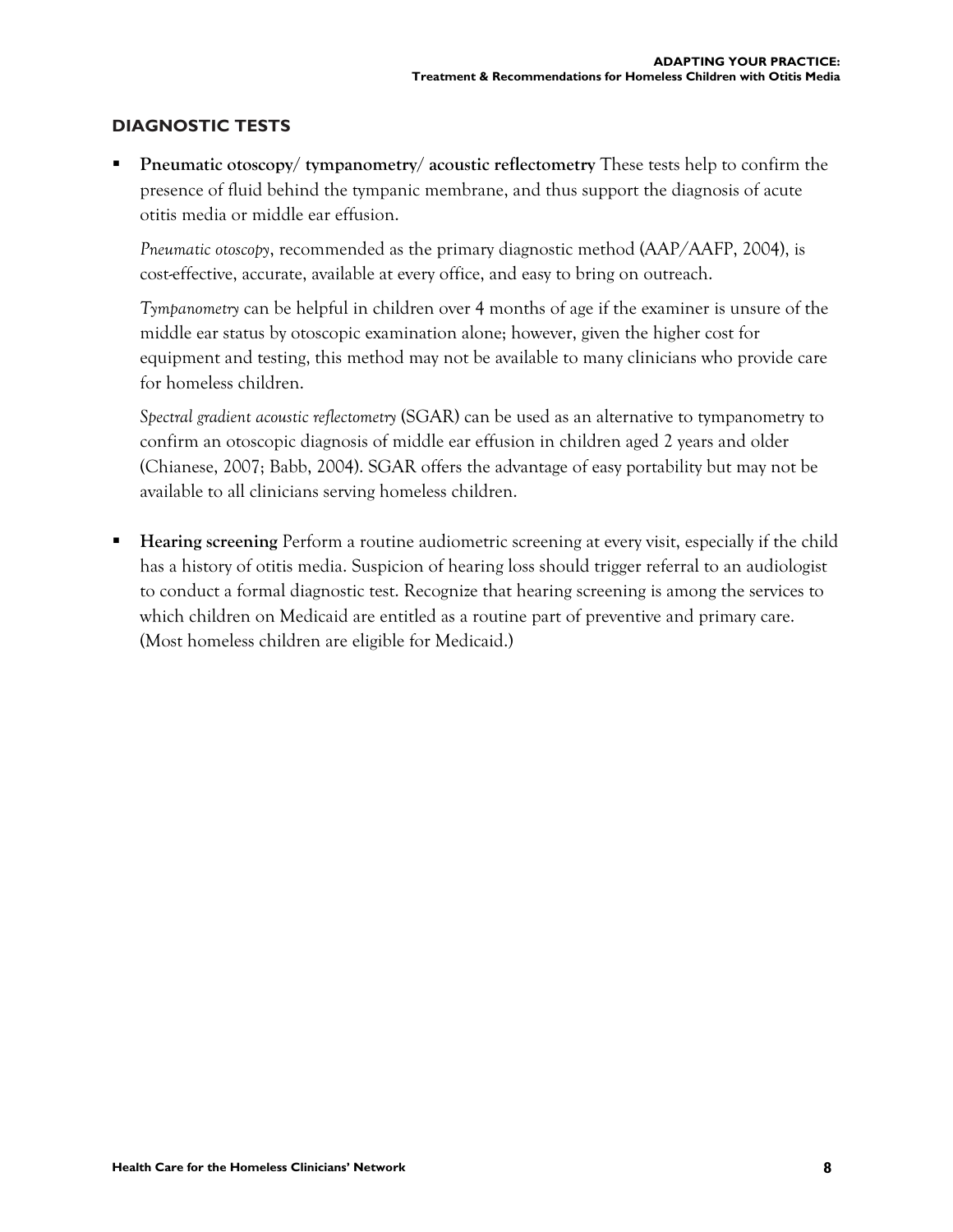#### **CASE STUDY: HOMELESS CHILD WITH ACUTE OTITIS MEDIA**

A.M. is a 4-year-old African American female who presented in December with a complaint of ear pain, irritability, and fever of two days duration. A.M., her mother, older sister, and infant brother reside with the children's grandmother. The household consists of the grandmother, A.M.'s family, several cousins, and 2 aunts. There are several smokers in the household. The child was assigned to a clinic across town where the family lived before moving in with relatives two months ago. Before moving to this city, the family lived in three other states with relatives and friends. A.M. is not in daycare. The child was seen at the day drop-in center.

**Medical history:** The patient was diagnosed with upper respiratory infection and eczema at her last well-child check-up (WCC) by a provider in a neighboring state. The mother cannot remember if this was the 4 year-old WCC, and says of the child, "She keeps colds." The older sister and infant brother also have colds. A.M.'s mother took her to the hospital emergency room (ER) two weeks ago with the same symptoms. The ER sent her home with 2 days supply of "a pink medicine" and a prescription for the rest. Since the family has not received medical assistance yet and A.M. was feeling better, the mother did not fill the prescription. Motrin was recommended, but no money was available to purchase it.

**Physical exam:** The tympanic membranes were noted to be bulging, inflamed, and with decreased mobility. The child was quiet during the exam. Her temperature was 102°F. Thick, yellow nasal discharge was noted. Lungs were clear. Throat was clear. Assessment: Acute otitis media (AOM) with suspected sinusitis and eczema.

**Plan of care:** Explore history of wheezing or night time cough (possibility of asthma). Ask if the child spends time in a group setting. Review immunization history through retrieval of past records from other parts of the country. Ask if a delay in speech or social development has been noted. Conduct a developmental evaluation with particular attention to speech/language; if there are indications of developmental delay refer to public schools' early intervention team for speech and hearing services. (If the child is shy or unwilling to cooperate due to illness, base the developmental evaluation on parental report.) Test hearing following treatment. Evaluate using tympanometry.

Antibiotic treatment: amoxicillin capsules, tablets, chewable tablets, or powder for oral suspension (if no allergy reported) at 80-90mg/kg/day q 12 hours for one week, as long as symptoms improve. This medication does not require refrigeration, is easily tolerated and inexpensive. (Alternative medications: azithromycin or injection of ceftriaxone.) Treat with ibuprophen or acetominophen for pain and fever. Emphasize the importance of fluids, specifying clear liquids that are caffeine free. Recommend normal saline nasal spray or drops to alleviate nasal congestion.

**Follow-up:** Stress importance of follow-up with a PCP within 1-2 weeks, regardless of where the family is; if they can't return to the clinic, help them find another place for follow-up care. Consider referral to an Ear, Nose, and Throat specialist (ENT) to evaluate the patient's need for Pressure Equalization Tubes (PET). Provide or refer to public health nurse for assistance with appointments, transportation, applying for medical assistance, and connecting with a regular source of primary care. Give the child's grandmother a written explanation of the child's diagnosis, treatment and needed follow-up, as well as a phone number she can call if there are questions. Document the family's contact information as well, including cell phone numbers, if any (which are not uncommon among homeless people); if possible, follow-up by telephone. Educate the family about eliminating secondhand smoke in the home.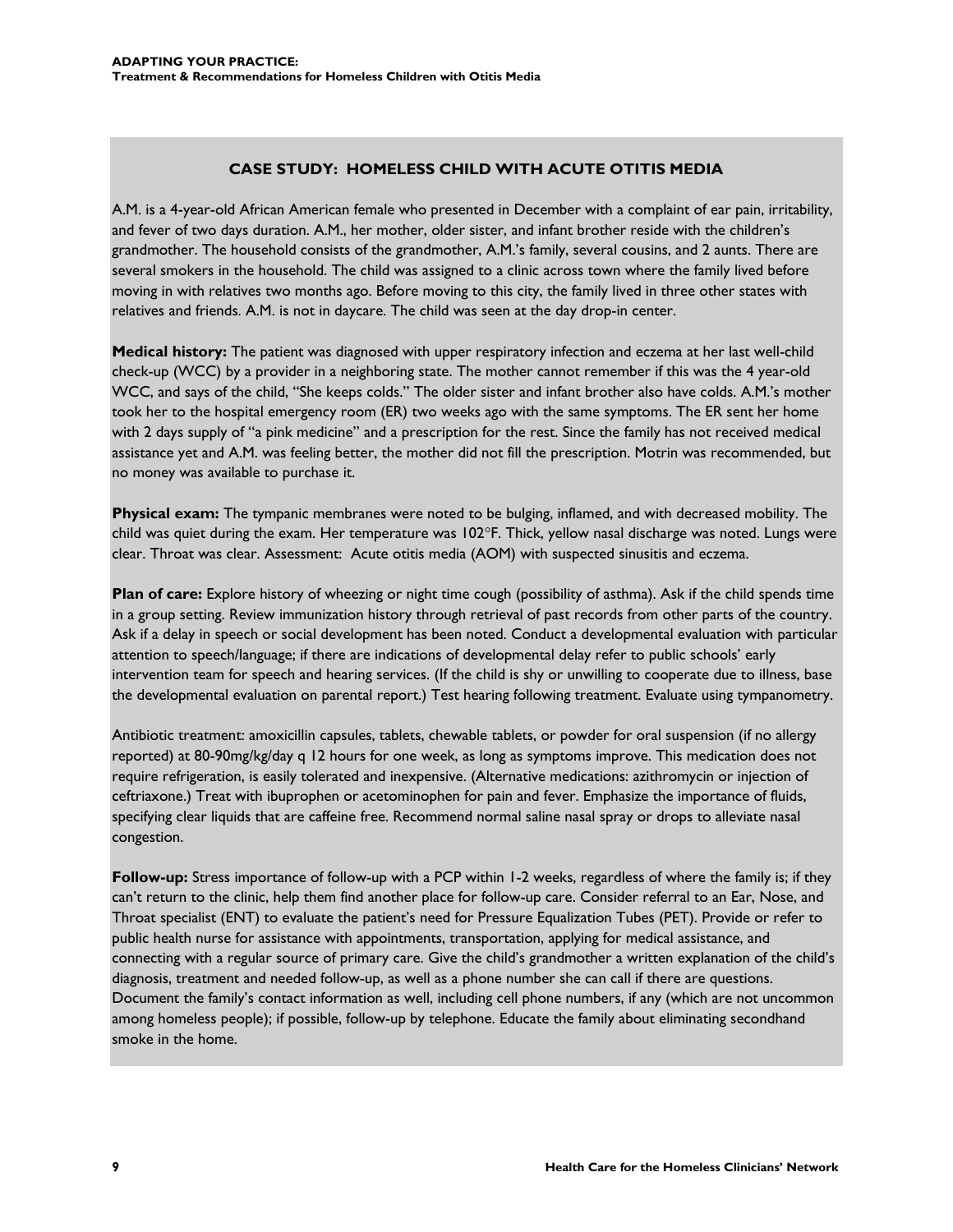## *Plan and Management*

#### **EDUCATION, SELF- MANAGEMENT**

- **Incidence** Explain to the parent/caregiver that children between 6 and twenty-four months of age are at highest risk for developing ear infections (Klein, 2004), that infants are most likely to develop AOM after an upper respiratory infection (Revai, 2007), and that vaccinations which prevent URIs (Hib and PCV-7) can significantly reduce the incidence of ear infections (Poehling 2007; Brunton, 2006).
- **Signs & symptoms** Educate the parent/caregiver about signs and symptoms of otitis media that indicate immediate need to see a medical provider: ear pain, irritability, drainage from the ear, fever, pulling and rubbing the ear(s). Ear touching alone does not necessarily mean an ear infection.
- **Management** Educate the parent/caregiver about the need to follow up with the child's primary care provider (PCP) if symptoms worsen within the first 24–72 hours after treatment. Work with case managers and shelter-based nurses to expedite follow-up care. Urge families to discuss their current situation and possible barriers to follow up with their PCP: financial, transportation, geographical, limited time off from work, mental health, chemical dependency, other family stressors. Such factors could influence the PCP's decision to "wait and observe" or prescribe antibiotics when the child presents with acute otitis media. Health care providers should not assume that because the family is homeless they are not in a position to "wait and observe." Assess the parent or caregiver's ability and resources to participate in the plan of care.
- **Prevention** Explain what can be done to reduce the child's susceptibility to future ear infections:

**Breastfeeding** Educate parents about the advantages of breastfeeding in preventing otitis media (if no contraindications<sup>2</sup>). Antibodies in breast milk reduce the incidence and severity of ear infections (AAP, 2005; Hanson, 1999). Provide a lactation guide at shelters, drop-in centers, and meal sites used by homeless families.

**Prop the baby, not the bottle** If the infant is bottlefeeding, recommend holding the baby's head at a 45-degree angle to prevent fluids from flowing into the eustachian tubes and causing ear infections. If the baby is formula feeding, refer the family to the Special Supplemental Nutrition Program for Women, Infants, and Children (WIC), if available in the community.

 $\overline{a}$  $2$  Mothers who are actively using amphetamine, cocaine, heroin, or phencyclidine should not be encouraged to breastfeed their infant (AAP, 2005). Breastfeeding is not recommended for HIV-positive mothers if there is a safe alternative – i.e., if infant formula is available, if there is access to clean water to prepare formula milk and cleanse bottles and nipples, if refrigeration is available to store prepared formula, and if mother has ability to manage formula feeding with appropriate hygiene (DHHS, 2008).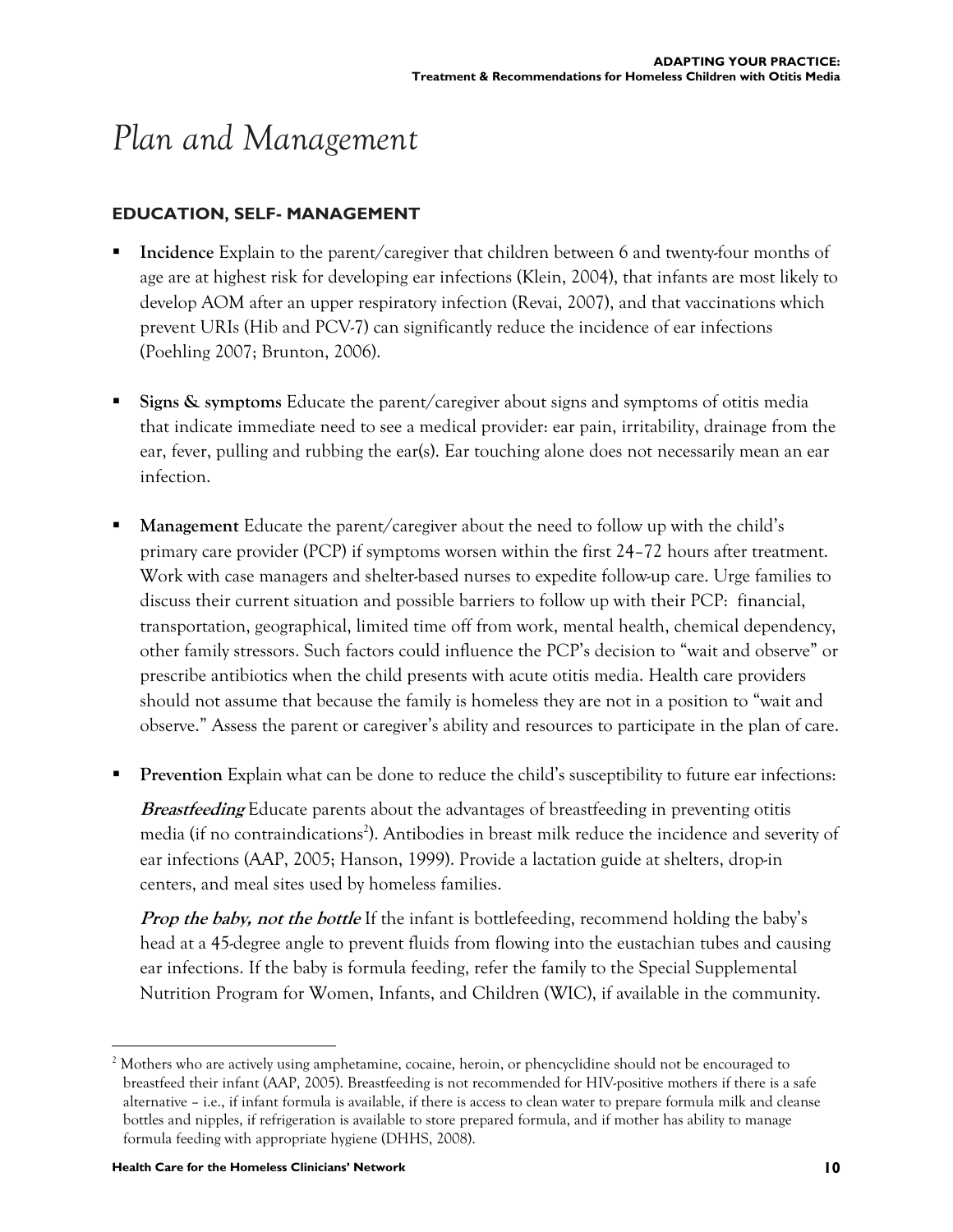**Smoke-free environment** Explain that passive smoking (secondhand smoke) can increase the frequency of ear infections (Ilicali, 2001). Recommend a smoke-free environment for the child and a smoking cessation program for the parent. If the family is not interested in smoking cessation, recommend a harm reduction approach. For example, suggest smoking outdoors, wearing something that can be removed after smoking, and washing hands before holding the child to reduce exposure to secondhand smoke. Encourage smoking cessation activities sponsored by shelters where homeless children reside.

**URI prevention** To prevent the spread of viral infections in shelters and other congregate settings, recommend frequent hand washing and distribution of hand sanitizers, as well as immunization against pneumococcal disease.

- **Risks of delayed/ interrupted treatment** Explain risks to hearing, speech, emotional development, and school performance from chronic, serious ear infections.
- **Antibiotics** Emphasize that all antibiotics must be completed as prescribed (don't stop when symptoms cease or use for the next infection). Urge the parent/caregiver to use standard measurements for antibiotics (not just "a swig"). Provide a measuring device. Explain why use of "leftover" or borrowed medication is never recommended. (Parents who feel there is no other alternative may resort to this if acute illness stresses the family.) Remind parents *not* to put medication in a baby bottle.

While it is important to try to treat with an antibiotic that does not require refrigeration, recognize that sometimes this is not possible for homeless families. Always ask about access to refrigeration before dispensing medications that require it. If refrigeration is required but not easily available, explain that a styrofoam cooler and ice can be used to store the medication. Be aware that families staying in shelters or other places without a private space frequently have their personal items (including medications) stolen; be prepared to develop an alternate plan to help these families provide the full course of antibiotic treatment to their child.

 **After hours** Tell the parent/caregiver what to do and a number to call if problems arise outside clinic hours.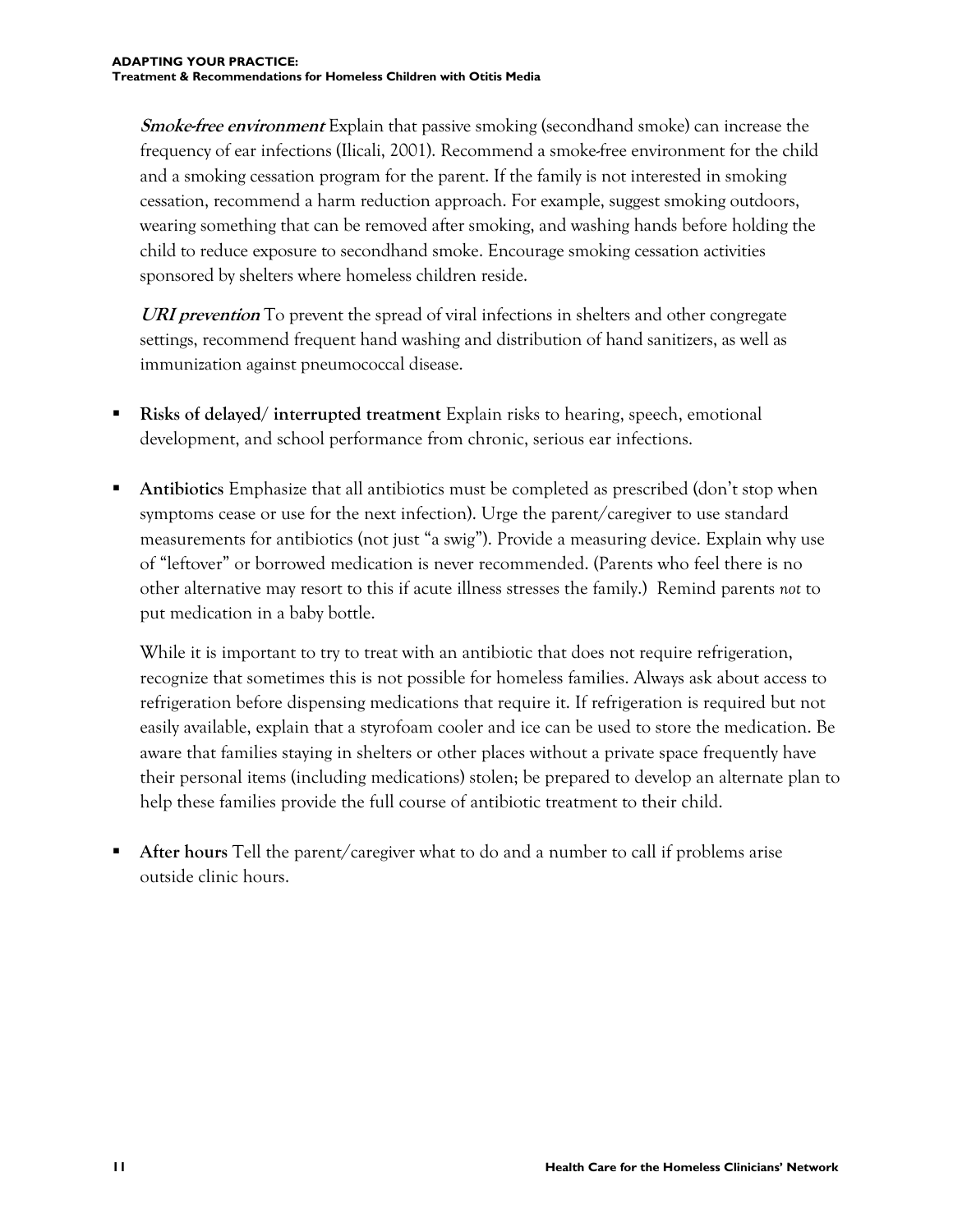#### **MEDICATIONS**

- **Antibiotics** should be used in cases of acute otitis media only. Although there is strong evidence that antibiotics can be deferred while awaiting spontaneous resolution of infection, this approach may not be appropriate in homeless populations, as close follow-up may not be assured. Antibiotics should not be used for chronic sterile effusion but hearing evaluation is important and an ENT referral may be necessary.
- **Simple regimen** In general, shorter courses of antibiotics given once or twice a day are preferable to more complicated regimens for children living in shelters. Medications that require refrigeration should be avoided if the family does not have access to safe refrigeration. (Be aware that many shelters have problems with medications being stolen out of communal refrigerators.) A number of clinicians prescribe high-dose amoxicillin or (if there is treatment failure) amoxicillin/clavulanate potassium for their homeless patients. These medications do not require refrigeration, are easily tolerated, and are inexpensive.

For children who will not take oral medications, as a last resort consider intramuscular delivery, such as single dose of ceftriaxone, recognizing that this is a more painful alternative. For a child over five years of age, consider use of capsules as an alternative to liquid preparations, which often require measuring and refrigeration. Capsules are relatively easy to swallow, even for a young child, or can be opened and sprinkled in food (e.g., apple sauce), if necessary.

 **Prescriptions** Find out if the patient has health insurance coverage. If not, provide assistance in applying for Medicaid or the State Children's Health Insurance Program (SCHIP) and investigate charity programs available through some hospitals. Most homeless children are eligible for Medicaid or SCHIP. Help the family get prescriptions filled, especially if use of an approved pharmacy within a managed care network is required. Know what medications are on your state's Medicaid/ SCHIP drug formularies and which ones require pre-authorization by a managed care plan. If possible, prescribe medications that do not require prior authorization, which can delay treatment and may discourage homeless families from getting prescriptions filled.

If the patient is uninsured or if copayments required by the patient's health plan present a financial barrier to treatment, consider providing medication samples on site, if available, recognizing the possibility that obtaining continued medication may be difficult. Investigate other options for reduced-cost drugs — e.g., pharmaceutical companies' Patient Assistance Programs for low-income individuals and/or the US Department of Health and Human Services' 340B Pharmaceutical Discount program, if eligible. (For information about the 340B program, including eligibility, covered drugs, and registration process, see: <http://pssc.aphanet.org/about/whatisthe340b.htm>).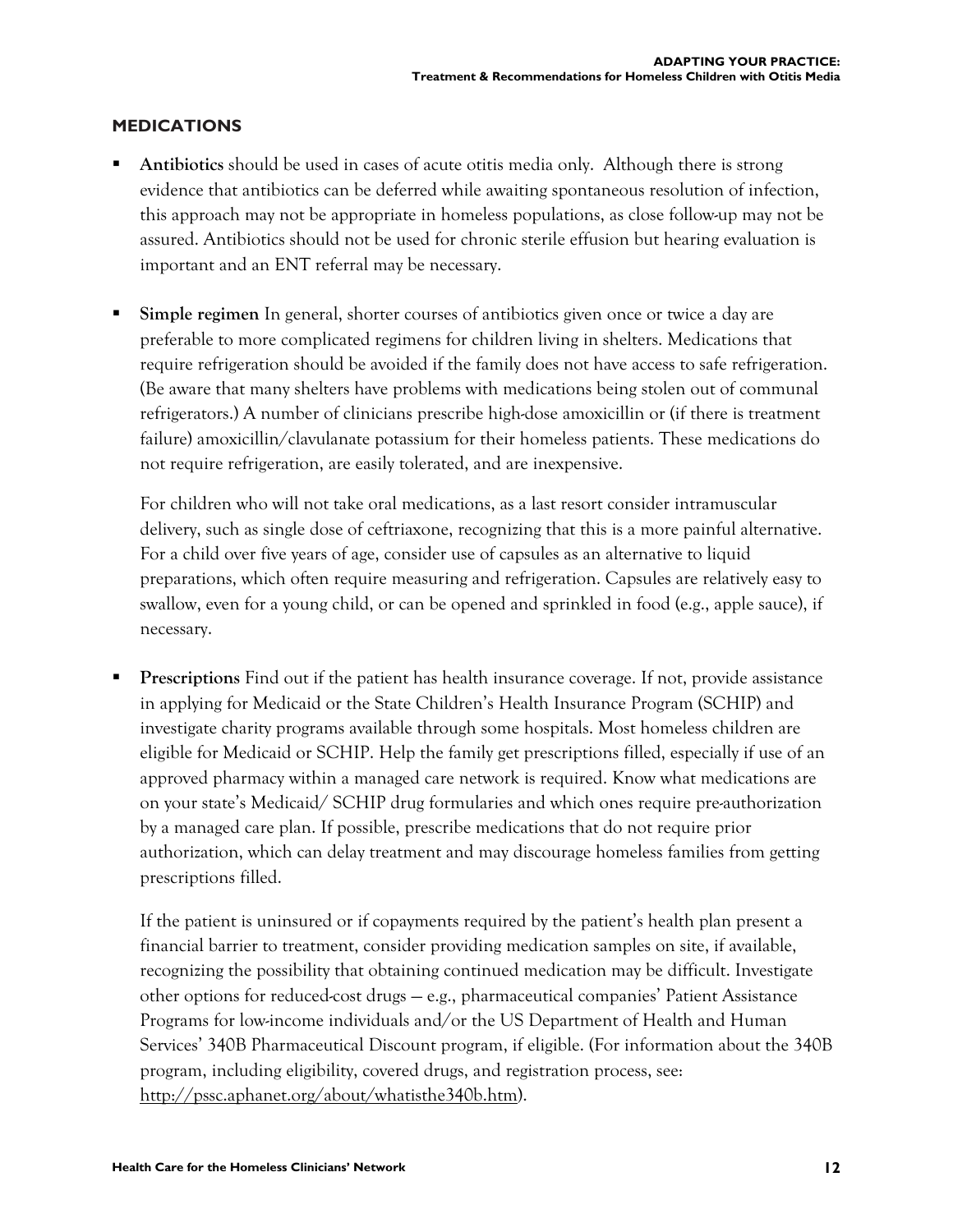- **GI upsets** Prescribe medications with minimal gastrointestinal side effects. Diarrhea is more difficult for homeless families to manage because of limited access to diapers and facilities for cleansing the child. Maintaining adequate hydration can also be a problem if fluids are not readily available.
- **Pain Management** Recognize that management of pain during the first 24 hours of an acute ear infection is important, whether antibacterial treatment is used or not (AAP, AAFP 2004). Clinicians often undertreat pain associated with acute otitis media, and homeless families may delay pain management while moving from place to place. A crying child in pain increases the stress experienced by homeless families.
- **Aids to adherence** Assure that instructions for administering medications are fully understood, including the time interval between doses. Make sure parents/caregivers can read prescription labels and all written instructions/educational materials; ask them to explain how the medicine will be given to the child. Provide a chart to keep track of the medication schedule and an appropriate measuring device (e.g., syringe or medicine spoon for liquid medications, medication box for pills) to assure accurate dosing.
- **Immunization** Make sure the patient is fully immunized against pneumococcal disease, which will decrease risk for otitis media. Recommended for infants and young children: 7-valent pneumococcal polysaccharide–protein conjugate vaccine (PCV7). (CDC, 2008)

#### **ASSOCIATED PROBLEMS/ COMPLICATIONS**

- **Congregate living** in shelters or doubled up with other families increases homeless children's risk of exposure to viral infection, which may increase the incidence of otitis media. Educate families about preventive measures.
- **Parental smoking** The high prevalence of tobacco smoking among homeless people increases children's risk for otitis media. Refer the parent to a smoking cessation program; counsel to explore readiness to change. Consider the child's exposure to other smoke from marijuana, crack cocaine, etc.
- **Hearing problems** Multiple ear infections or chronic middle ear effusion can result in hearing loss that may affect the child's cognitive, linguistic, emotional and social development, as well as attachment to the parent and how the parent interacts with the child. Routinely assess hearing; refer to audiologist/ ENT as needed.
- **Speech delays** Homeless children have more problems with speech delays unrelated to otitis media than do poor housed children. These problems are exacerbated by ear disease. Many homeless children have delayed social and verbal skills, which make it difficult to assess for speech delays. Refer to speech therapist as needed.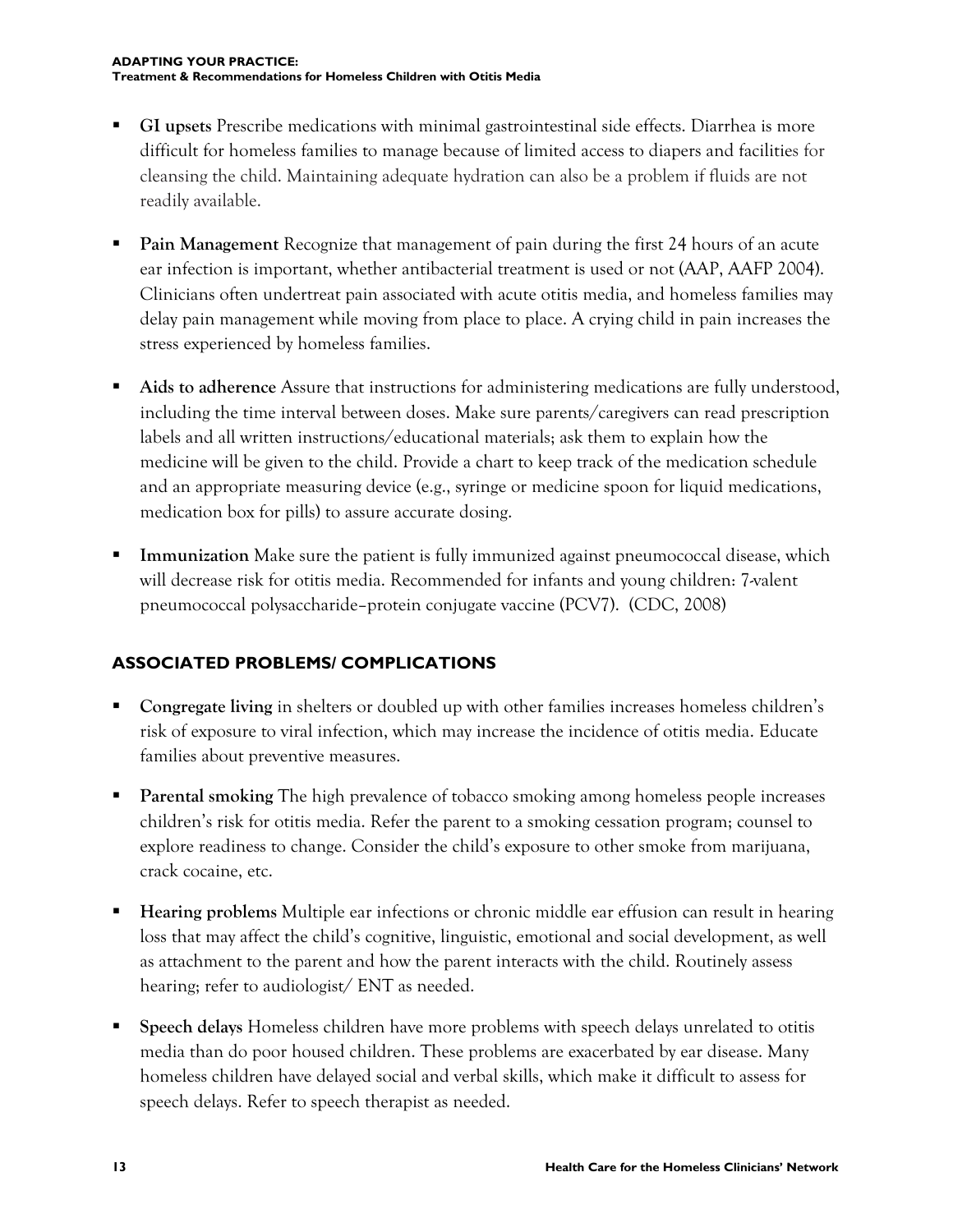- **Lack of transportation** Homeless families often have difficulty obtaining transportation to specialty appointments. Help with transportation to all needed health services.
- **Financial barriers** Lack of health insurance or required copayments for pharmaceuticals may make it difficult for homeless families to obtain prescribed medications. Help the family obtain all entitlements for which the child is eligible (including Medicaid/SCHIP) as well as reducedcost drugs available through public or private patient assistance programs.
- **Poor adherence** Assess the parent's/caregiver's ability to understand directions and follow through with treatment. Help the parent seek needed assistance (e.g., substance abuse counseling, help from childcare center staff). Speak in a straightforward, nonjudgmental manner. Acknowledge how complicated homeless peoples' lives are, and the fact that there are conflicting priorities. Be sure the parent understands the importance of treatment for the child. Use language the patient/parent can understand. Articulate realistic but high expectations.
- **Familial stress** A child with acute or chronic illness presents another source of stress for a family already dealing with the highly stressful experience of homelessness. Help to alleviate stress by facilitating access to stable housing, supportive services, and other resources (e.g., through childcare centers and schools). Inform the family about the McKinney-Vento Homeless Assistance Act, which requires that all school districts make special accommodations to ensure access to school for children whose families are homeless. (For state and local resources on homelessness and education, see [www.serve.org/nche/states/state\\_resources.php\)](http://www.serve.org/nche/states/state_resources.php)

#### **FOLLOW-UP**

- **Primary care provider (PCP)** Help homeless families find a regular source of primary care, apply for medical assistance, and identify housing alternatives. Provide comprehensive primary care until the family finds stable housing and a primary care clinic that meets their needs. If the patient already has a regular PCP and you are not that person, refer immediately; facilitate transportation; and share significant information with that provider. Make sure the PCP understands the family's living situation and special needs. Obtain the family's consent for release of personally identifiable health information as needed.
- **Frequency** Homeless children with AOM should receive follow-up care from a primary care provider in 5–7 days or less after initiation of treatment, depending on severity; longer intervals may result in loss to follow-up. If the infection has not improved within 48–72 hours, consider a change in medical therapy. Patients with purulent drainage from the ear(s) (otorrhea) for more than 1 week's duration should be seen by their PCP, and possibly referred to an ENT specialist for a thorough cleaning and evaluation using a microscope to rule out conditions such as tympanic membrane perforation or cholesteatoma. Children with sterile middle ear fluid should be followed up in 2–3 months and referred to an ENT doctor if fluid persists.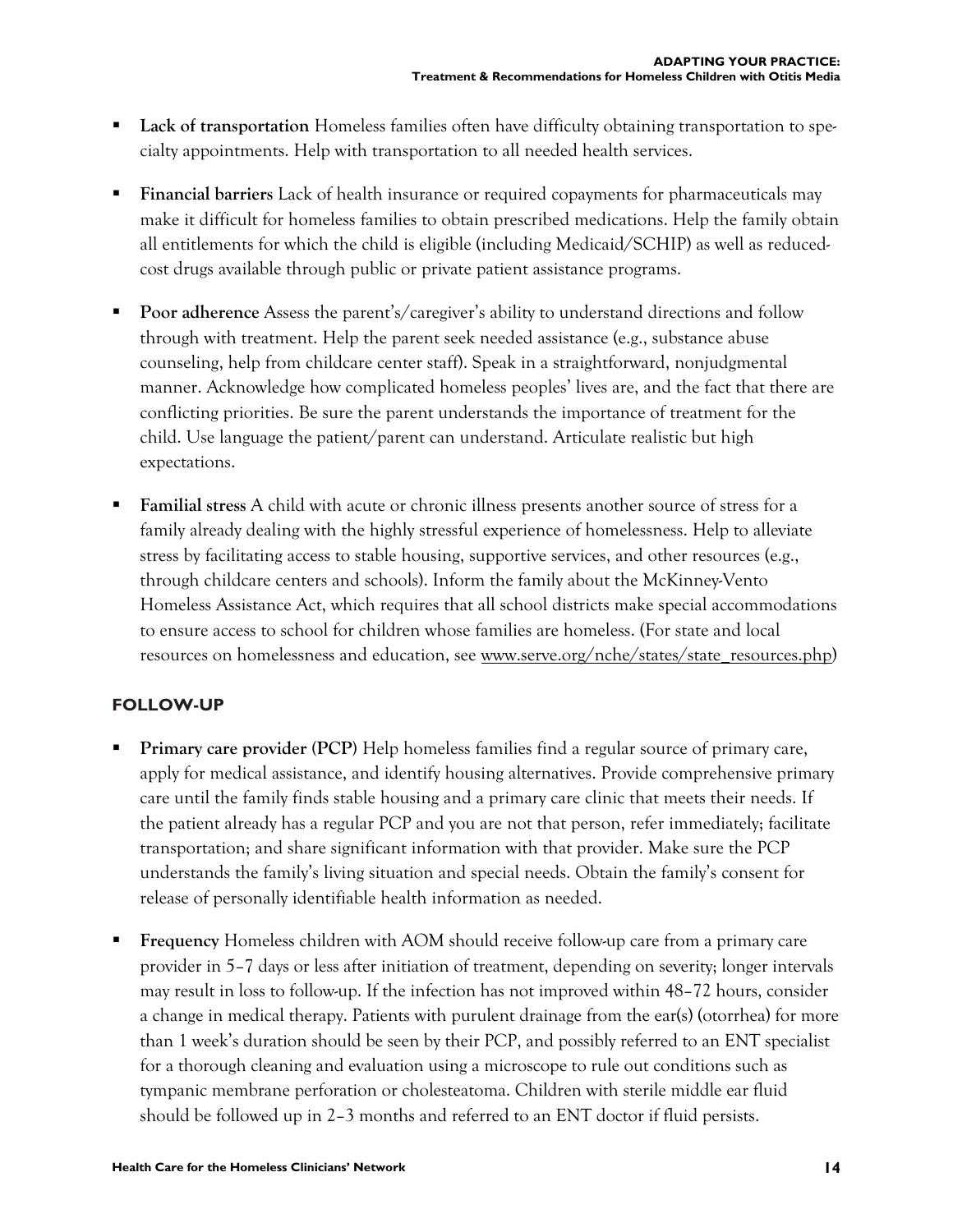**Specialty referrals** Homeless children are at significant risk for delayed treatment when continuity of care is lacking. If referrals are delayed, there may not be another opportunity for assessment and intervention to arrest damaging results of otitis media. More aggressive referrals are needed for homeless children, who require access to professionals in multiple clinical disciplines. Access to specialists is limited in many places, especially in rural areas. Work toward establishing relationships with specialists in your community. Develop referral relationships with specialists willing to accept Medicaid patients or provide *pro bono* care for individuals who do not qualify for public health insurance.

**Referral to audiologist/ speech pathologist** Any hearing loss, balance problem, speech delay, or sleep disorder with effusion or chronic ear infection should trigger referral to an audiologist and/or a speech pathologist. If speech and/or hearing milestones are unclear, refer. Educate clinicians to whom you refer patients about the family's living conditions.

**ENT referral** Consider referral to an ear, nose, and throat (ENT) specialist in the case of persistent middle ear effusion or significant recurrent acute otitis media, for evaluation of need for myringotomy and pressure equalizing tube placement. Typical thresholds for surgery are fluid with hearing loss for three months, or 5–6 episodes of otitis media in a six-month period. However, early referral may be necessary, especially if other underlying developmental or hearing impairment is present. Early referral may be necessary in the homeless population, since it may be difficult to rigorously document these criteria.

- **Case management** Whenever possible, involve a social worker, case manager or shelter nurse to facilitate return visits. Give appointment slips to the parent/caregiver, social worker, and shelter staff.
- **Outreach** Coordinate medical care with an outreach worker. Work closely with daycare/school staff to promote preventive measures — e.g., hand washing, isolating children who are sick (when possible), identifying those with health problems and referring them to a PCP.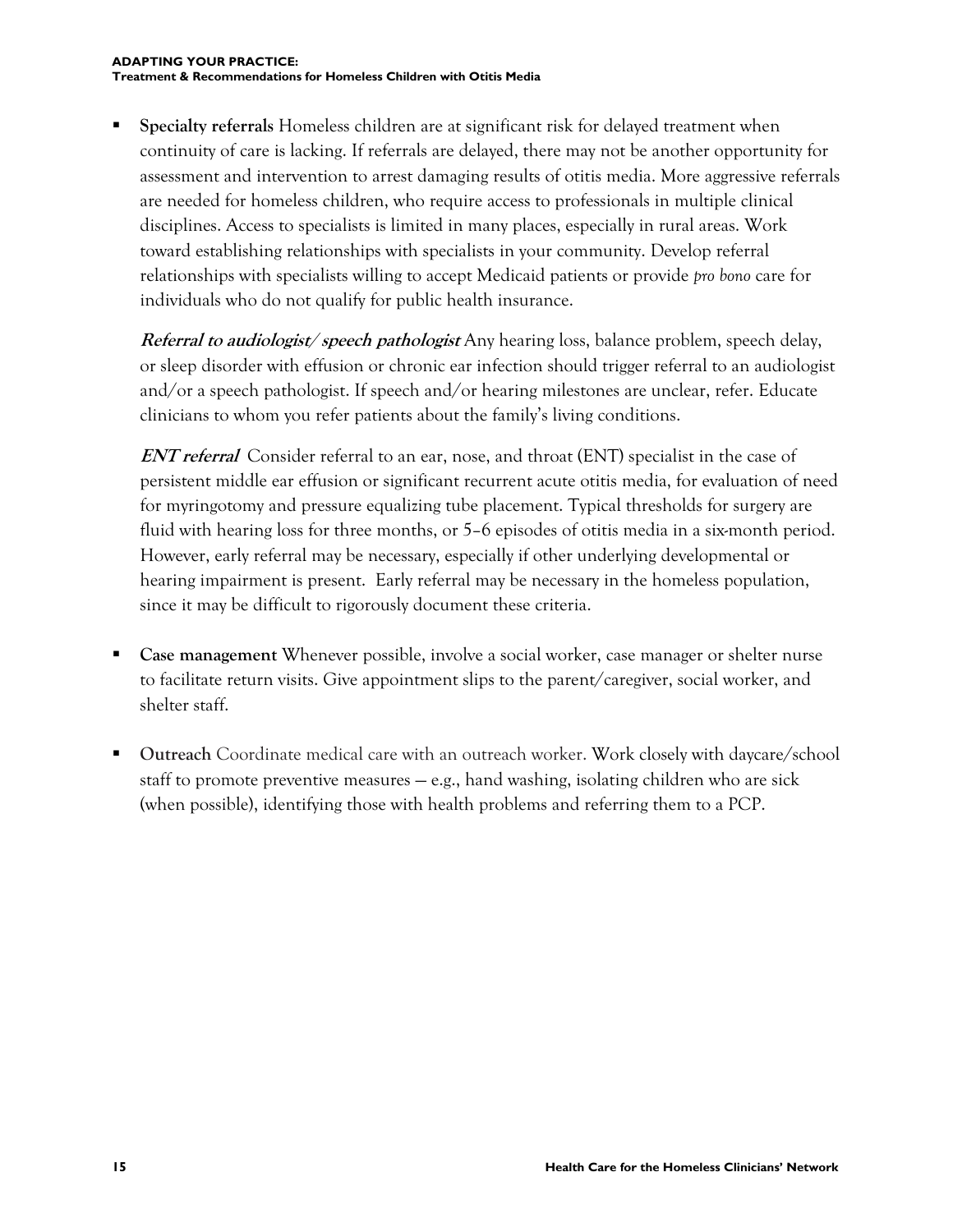#### **PRIMARY SOURCES**

- American Academy of Family Physicians, American Academy of Otolaryngology-Head and Neck Surgery, and American Academy of Pediatrics Subcommittee on Otitis Media With Effusion. (2004). *Otitis Media With Effusion: Clinical Practice Guideline*. Pediatrics; 113(5): 1412–1429. <http://aappolicy.aappublications.org/cgi/content/abstract/pediatrics;113/5/1412>
- American Academy of Pediatrics, American Academy of Family Physicians Subcommittee on Management of Acute Otitis Media (2004 May). Diagnosis and Management of Acute Otitis Media: Clinical Practice Guideline. *Pediatrics* 113(5): 1451–1465. [http://www.aafp.org/online/etc/medialib/aafp\\_org/documents/clinical/clin\\_recs/otitism](http://www.aafp.org/online/etc/medialib/aafp_org/documents/clinical/clin_recs/otitism) edia.Par.0001.File.dat/final\_aom.pdf

#### **OTHER REFERENCES**

- Aber JL et al. (1997). The effects of poverty on child health and development. *Annu Rev Public Health*; 18: 463–83.
- Adair-Bischoff CE and Sauve RS. (1998). Environmental tobacco smoke and middle ear disease in preschool-age children. *Archives of Pediatrics and Adolescent Medicine*; 152(2): 127–133.
- AAP. (2005). Breastfeeding and the use of human milk. Policy Statement. *Pediatrics*;115(2): 496– 506. <http://aappolicy.aappublications.org/cgi/reprint/pediatrics;115/2/496>
- AAP. (1996). Health needs of homeless children and families (RE9637). *Pediatrics*; 98(4): 351–353.
- American Lung Association. (2005). Secondhand Smoke Fast Facts. www.healthyarkansas.com/pdf/smokefree\_info.pdf
- Arcavi L & Benowitz NL. (2004). Cigarette smoking and infection. *Arch Intern Med*;164(20): 2206– 2216.
- Babb MJ, Hilsinger RL, Korol HW, Wilcox RD. (2004). Modern acoustic reflectometry: Accuracy in diagnosing otitis media with effusion. *Ear, Nose & Throat Journal*; 83(9): 622–624.
- Barclay L. (2008). Diagnostic methods to treat ear pain in primary care setting. *Am Fam Physician*;77:621–628. <http://www.medscape.com/viewarticle/570960>
- Barclay L & Murata P. (2006). Pocket card tool may help determine severity of acute otitis media. *Pediatr Infect Dis J*;25:101–107. [www.medscape.com/viewarticle/524891](http://www.medscape.com/viewarticle/524891)
- Bassuk EL, Rubin L and Lauriat AS. (1986). Characteristics of homeless sheltered families. *Am Jrnl Pub Health*; 76:1097–1101.
- Berti LC, Zylbert S, Rolnitzky L. (2001). Comparison of health status of children using a schoolbased health center for comprehensive care. *Journal of Pediatric Health Care*;15(5):244–50.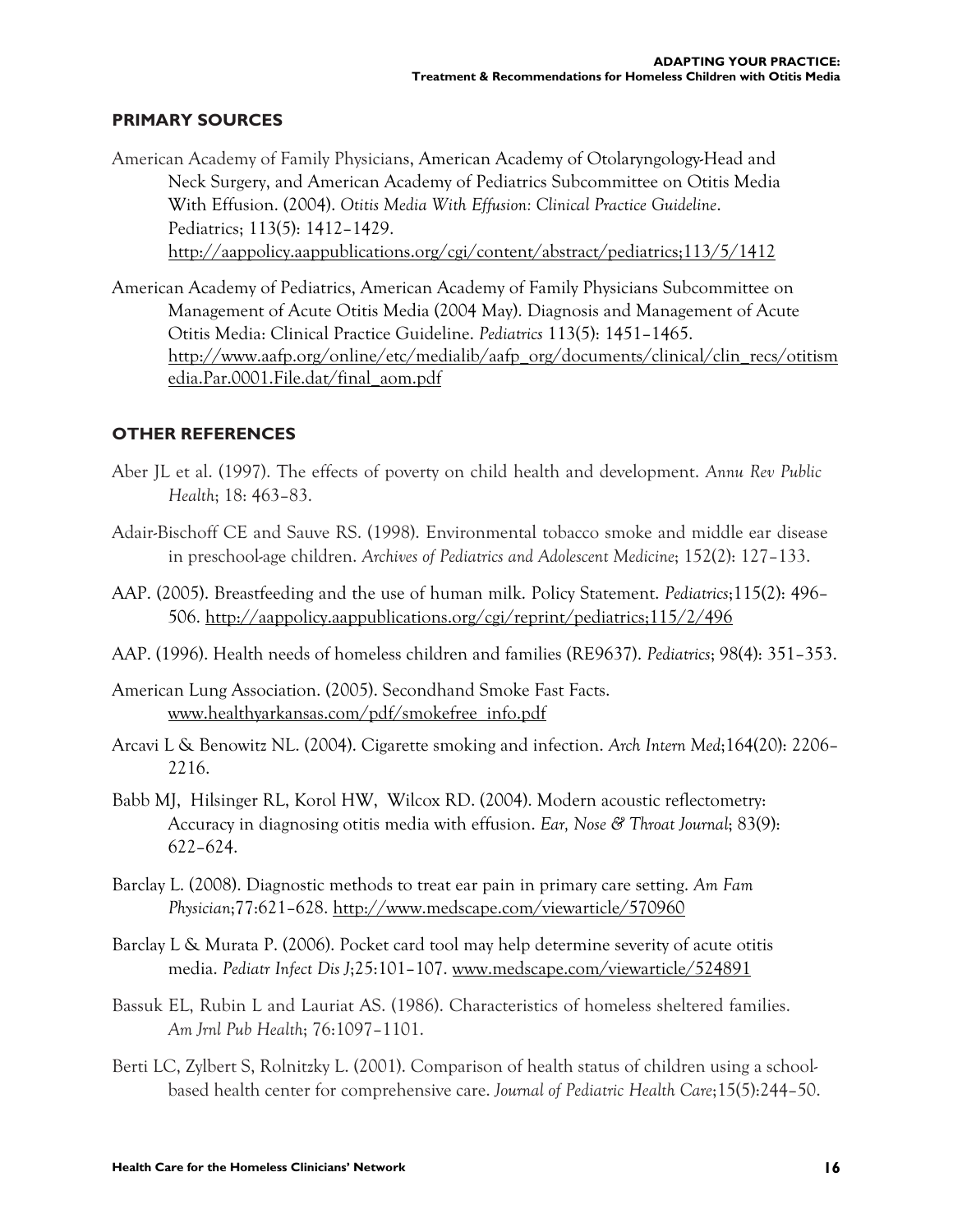Brickner PW, Ed. (1990). *Under the Safety Net: The Health and Social Welfare of the Homeless in the United States*. Chapter 8: Health Care for Children in Homeless Families. NY: W. W. Norton & Company. 123–124, 128, 131, 382. ISBN 0393028852, 9780393028850

Brooks-Gunn J & Duncan GJ. (1997). The effects of poverty on children. *Future Child* 7:55–71.

- Brunton S. (2006). Current face of acute otitis media: Microbiology and prevalence resulting from widespread use of heptavalent pneumococcal conjugate vaccine. *Clin Ther*;28(1):118–23.
- Bukutu C, Deol J and Vohra S. (2008). Complementary, holistic, and integrative medicine: Therapies for acute otitis media. *Pediatr Rev*;29;193–199. <http://pedsinreview.aappublications.org/cgi/content/full/29/6/193>
- Carr RR & Nahata MC. (2006). Complementary and alternative medicine for upper-respiratorytract infection in children. *Am J Health-Syst Pharm*;63(1): 33–39. [www.medscape.com/viewarticle/521318](http://www.medscape.com/viewarticle/521318)
- Centers for Disease Control and Prevention (CDC). (2008). *Manual for the Surveillance of Vaccine-Preventable Diseases*, Fourth edition. Pneumococcal disease. [www.cdc.gov/vaccines/pubs/surv-manual/chpt11-pneumo.htm](http://www.cdc.gov/vaccines/pubs/surv-manual/chpt11-pneumo.htm)
- CDC, National Center for HIV, STD and TB Prevention. (2001). Section 8: Formula feeding counseling for children born to HIV-seropositive mothers. [www.cdc.gov/hiv/pubs/HAC-PCG/section8.htm](http://www.cdc.gov/hiv/pubs/HAC-PCG/section8.htm)
- CDC. (2000). Preventing pneumococcal disease among infants and young children: Recommendations of the Advisory Committee on Immunization Practices (ACIP). *MMWR*; 49(No. RR–9):1–35.
- Chianese J, Hoberman A, Paradise JL, Colborn DK, Kearney D, Rockette HE, Kurs-Lasky M. (2007). Spectral gradient acoustic reflectometry compared with tympanometry in diagnosing middle ear effusion in children aged 6 to 24 months. *Arch Pediatr Adolesc Med*;161(9):884–888. <http://archpedi.ama-assn.org/cgi/reprint/161/9/884.pdf>
- Eddins E. (1993). Characteristics, health status and service needs of sheltered homeless families. *ABNFJ*; 4: 40–44.
- Fierman AH et al. (1991). Growth delay in homeless children. *Pediatrics*; 88: 918–925.
- Grant R, Shapiro A, Joseph S, Goldsmith S, Rigual-Lynch L, Redlener I. (2007). The health of homeless children revisited. *Adv Pediatr*; 54(1): 173–187.
- Grant R, Lynch L, Joseph S. (2006). Otitis media affects early development for high-risk children. Oral Presentation, American Public Health Association, Nov. 2006.
- Hanson LA. (1999 Aug). Human milk and host defence: immediate and long-term effects. *Acta Paediatr Suppl*; 88(430): 42–6.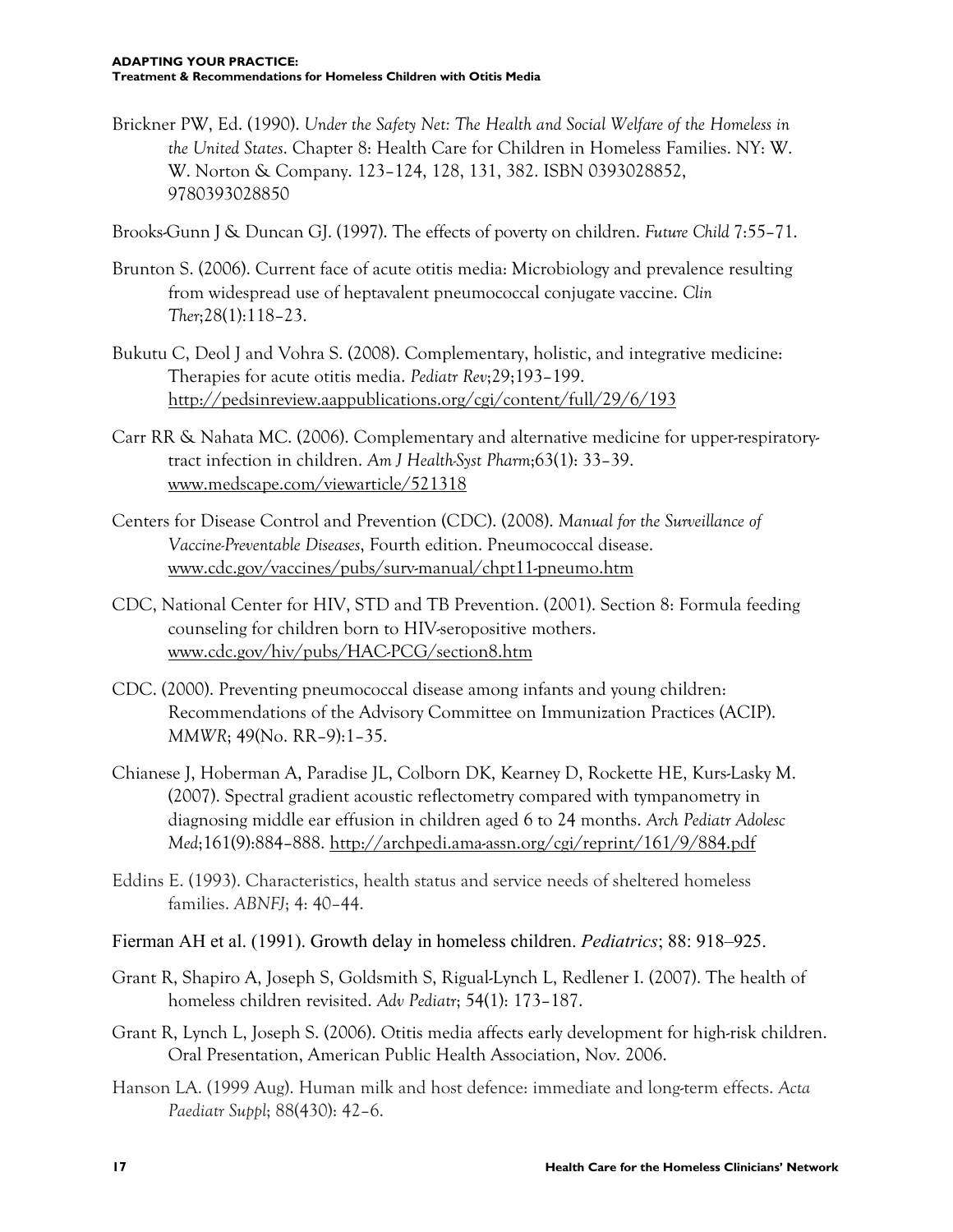- Health Care for the Homeless Clinicians' Network. (2000). Short of breath: A winter's tale of asthma, COPD & homelessness. *Healing Hands* 4(6): 1–2. <http://www.nhchc.org/Network/HealingHands/2000/December2000HealingHands.pdf>
- Health Resources and Services Administration (HRSA). (1999). The Health Center Program; Program Assistance Letter: Health Care for the Homeless Outcome Measures. Center for the Vulnerable Child, Children's Hospital Oakland, [Study to test the utility of antibiotic treatment for otitis media and age-appropriate immunization status and determine their usefulness for HCH programs that target children]. <http://bphc.hrsa.gov/policy/pal9907/oakland.htm>
- Ilicali OC, Keleş N, De er K, Sa un OF, Güldíken Y. (2001). Evaluation of the effect of passive smoking on otitis media in children by an objective method: Urinary cotinine analysis. *Laryngoscope*; 111: 163–7.
- Kaler SG & Rennert OM (Eds.), National Institute of Child Health and Human Development, NIH, Bethesda, Maryland. (2008). Reducing the impact of poverty on health and human development: Scientific approaches. *Annals of the New York Academy of Sciences*, Vol. 1136, Jun 2008. ISBN 1-57331-711-X, 378 pp, 37 papers.
- Karr C & Kline S. (2004). Homeless children: What every clinician should know. *Pediatr Rev*; 25;235–24. <http://pedsinreview.aappublications.org/cgi/content/full/25/7/235>
- Keyhani S, Kleinman LC, Rothschild M, Bernstein JM, Anderson R, Chassin M. (2008). Overuse of tympanostomy tubes in New York metropolitan area: evidence from five hospital cohort. BMJ. 2008 Oct 3;337:a1607. [http://www.bmj.com/cgi/reprint/337/oct03\\_1/a1607](http://www.bmj.com/cgi/reprint/337/oct03_1/a1607)
- McMurray-Avila M, Gelberg L, Breakey WR. (1998). Balancing act: Clinical practices that respond to the needs of homeless people. Symposium on Homelessness Research sponsored by HUD/HHS:<http://aspe.hhs.gov/progsys/homeless/symposium/8-Clinical.htm>
- Montauk SL. (2006). The homeless in America: Adapting your practice. *Am Fam Physician*;74:1132–8. <http://www.aafp.org/afp/20061001/1132.pdf>
- Morris R I & Strong L. The impact of homelessness on the health of families. *The Journal of School Nursing*; 20(4): 221–227.<http://jsn.sagepub.com/cgi/reprint/20/4/221>
- National Center on Homeless Families. (1999). Homeless children: America's new outcasts: [http://familyhomelessness.org/policy/homeless\\_children\\_print.html.](http://familyhomelessness.org/policy/homeless_children_print.html)
- Okuyemi K, Thomas J, Hall S, Nollen N, Richter K, Jeffries S, Caldwell A, Ahluwalia J. (October 2006). Smoking cessation in homeless populations: A pilot clinical trial. Nicotine & Tobacco Research, 8(5): 689–699.
- Paradise JL and Bluestone CD. (2005). Consultation with the specialist: tympanostomy tubes: A contemporary guide to judicious use. *Pediatr Rev*; 26;61–66. <http://pedsinreview.aappublications.org/cgi/content/full/26/2/61>
- Paradise JL et al. (2000). Language, speech sound production, and cognition in three-year-old children in relation to otitis media in their first three years of life. *Pediatrics*; 105(5): 1119–30.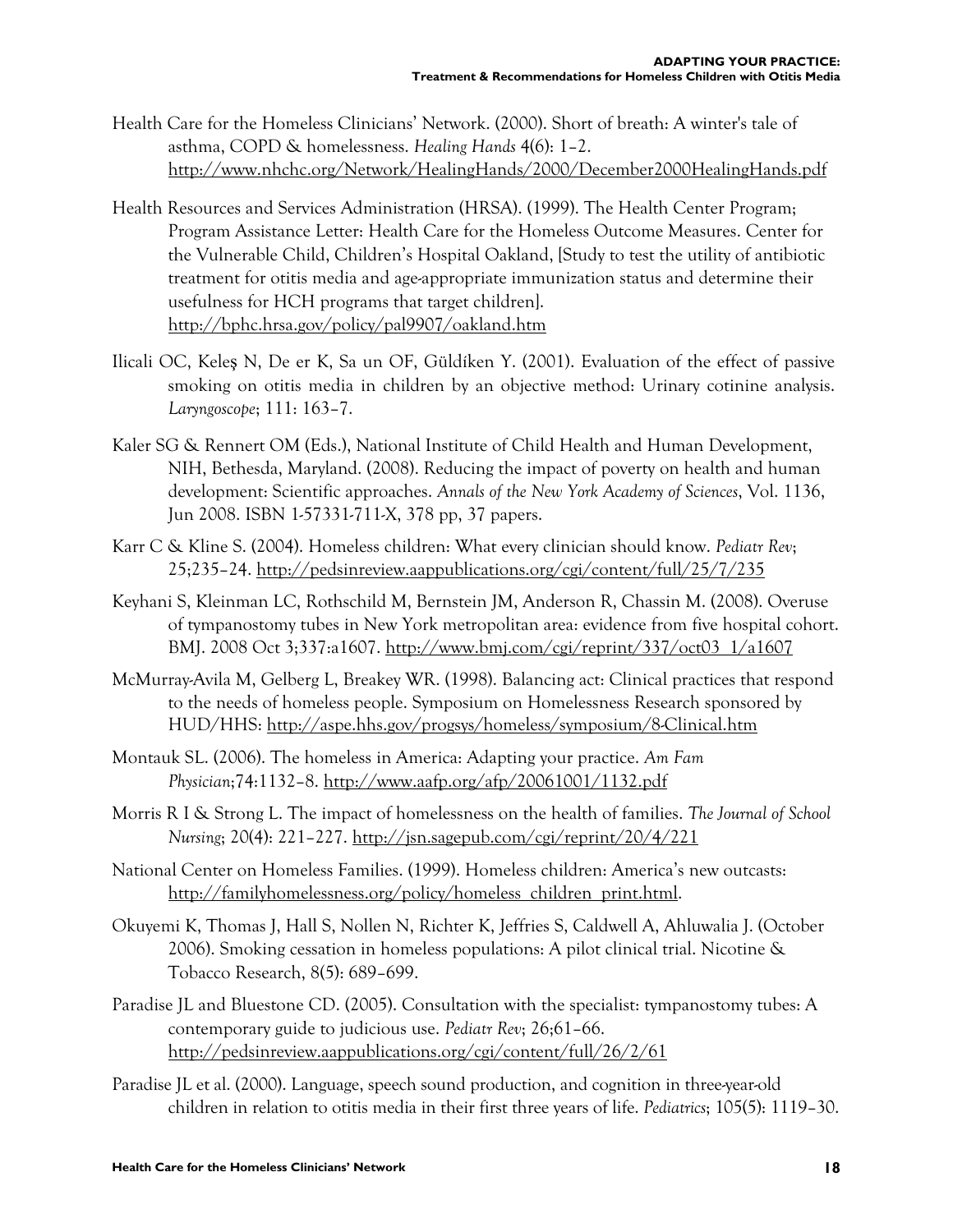- Paradise JL, Rockette HE, Colborn DK, Bernard BS, Smith CG, Kurs-Lasky M, et al. (1997). Otitis media in 2253 Pittsburgh-area infants: Prevalence and risk factors during the first two years of life. *Pediatrics*;99: 318–33.
- Poehling KA, Szilagyi PG, Grijalva CG, et al. (2007). Reduction of frequent otitis media and pressure-equalizing tube insertion in children after introduction of pneumococcal conjugate vaccine. *Pediatrics*;119:707–15.
- Redlener I & Johnson D. (1999). Still in crisis: The health status of New York's homeless children. The Children's Health Fund. [www.childrenshealthfund.org/hshc4.html](http://www.childrenshealthfund.org/hshc4.html)
- Retzlaff C. (1999). Speech and language pathology & pediatric HIV. *J Int Assoc Physicians AIDS Care*; 5(12): 60–2, 1999.
- Revai K, Dobbs LA, Nair S, Patel JA, Grady JJ, and Chonmaitree T. (2007). Incidence of acute otitis media and sinusitis complicating upper respiratory tract infection: The effect of age. *Pediatrics*; 119(6):e1408–12.
- Rubin DH, Erickson CJ, Agustin Ms, Cleary SD, Allen JK, Cohen P. (1996). Cognitive and academic functioning of homeless children compared with housed children. *Pediatrics*; 97: 289–294.
- Sachs-Ericsson N, Wise E, Debrody CP, Paniucki HB. (1999). Health problems and service utilization in the homeless. *J Health Care Poor and Underserved*; 10(4): 443–52.
- Siegel RM & Bien JP. (2004). Acute Otitis Media in children: A continuing story. *Pediatr Rev*; 25;187–193. <http://pedsinreview.aappublications.org/cgi/content/full/25/6/>
- Telethon Institute for Child Health Research (Telethon Institute). (2008). Ear infections in children linked to passive smoking. *Science Daily* 19 May 2008. Retrieved October 31, 2008, from<http://www.sciencedaily.com-> /releases/2008/05/080519110703.htm
- U.S. Department of Health and Human Services (DHHS), Working Group on Antiretroviral Therapy and Medical Management of HIV-Infected Children. (Jul 29, 2008). *Guidelines for the Use of Antiretroviral Agents in Pediatric HIV Infection*. Bethesda (MD). 134 p. <http://aidsinfo.nih.gov/contentfiles/PediatricGuidelines.pdf> Retrieved 9/9/08
- Weinreb L, Goldberg R, Bassuk E, Perloff J. (1998). Determinants of health and service use patterns in homeless and low-income housed children. *Pediatrics*; 102: 554–562.
- Wellbery C. (2008). Otitis media guidelines do not reflect clinical practice. *Am Fam Physician*; 77(4):516–17.
- Wood D (Ed.). (1992). *Delivering Health Care to Homeless Persons: The Diagnosis and Management of Medical and Mental Health Conditions*. New York: Springer Publishing.
- Wright JD. (1990). The health of homeless people: Evidence from the National Health Care for the Homeless Program. In: Brickner PW et al. (Eds.) *Under the Safety Net: The Health and Social Welfare of the* Homeless in the United States. New York: W.W. Norton, 1990: 15–31.
- Wick Roberts JE, Wallace IF, Henderson FW (Eds). (1997). *Otitis Media in Young Children: Medical, Developmental, and Educational Perspectives*. City, State: Paul H. Brookes Publishing Co.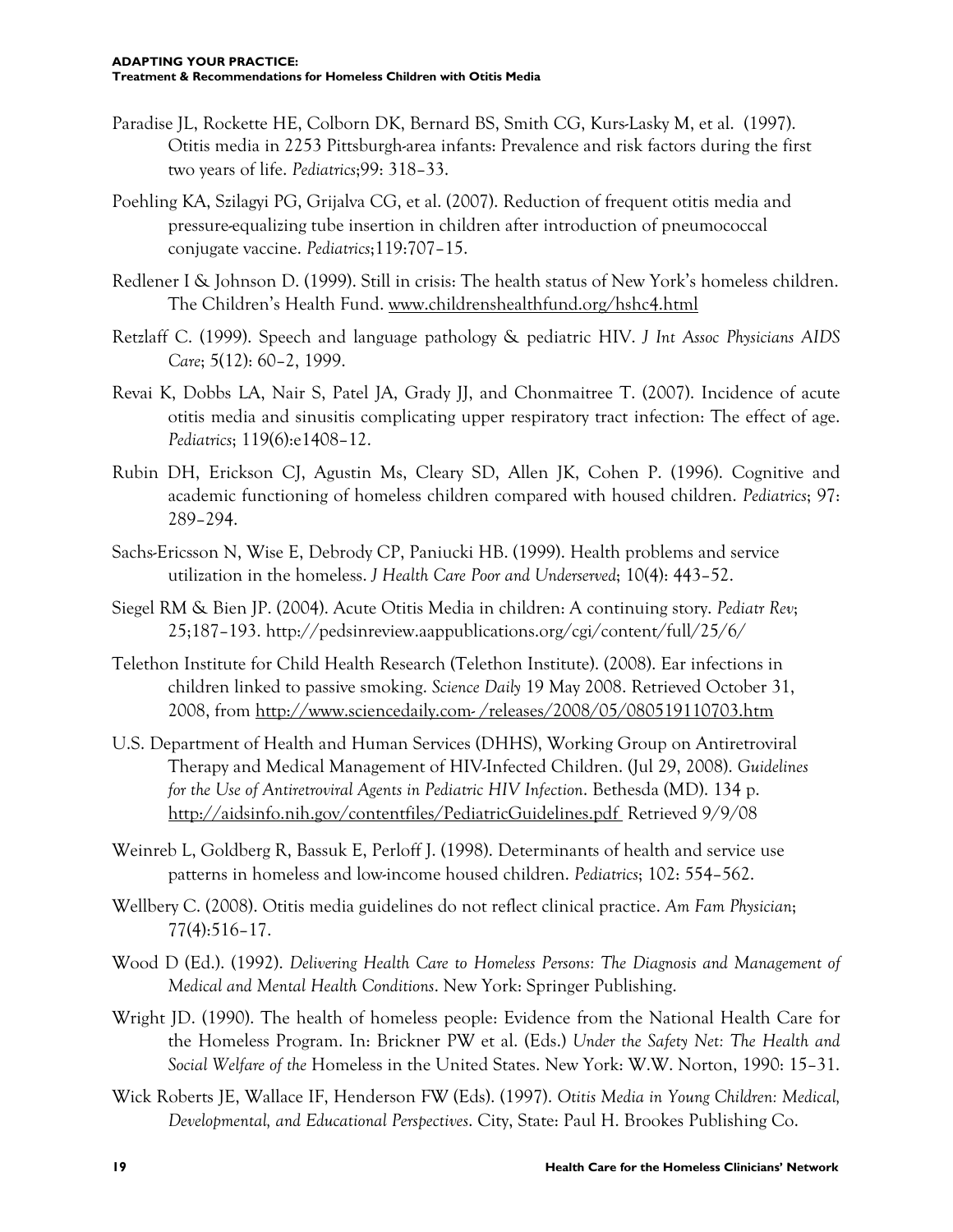#### **SUGGESTED RESOURCES**

- American Academy of Pediatrics (AAP). (2006). *Red Book: Report of the Committee on Infectious Diseases*, 27th edition, Section 4. Antimicrobial Agents and Related Therapy: 738–739. <http://aapredbook.aappublications.org/current.shtml>
- Klein JO, Bluestone CD (2004). Otitis media. In: RD Feigin et al., Editors, *Textbook of Pediatric Infectious Diseases*, vol. 1, 5th ed., pp. 215–234. Philadelphia: Saunders.
- Kraybill K & Olivet J. (2006). *Shelter Health: Essentials of Care for People Living in Shelter*. 198 pages, with Tool Kit on CD. <http://www.nhchc.org/shelterhealth.html>
- McMurray-Avila, M. *Organizing Health Services for Homeless People* 2nd Edition. (2001). National Health Care for the Homeless Council. Table of contents, introduction available at: [www.nhchc.org/Publications/Pagesfrom2ndedition-101901.pdf](http://www.nhchc.org/Publications/Pagesfrom2ndedition-101901.pdf)
- National Health Care for the Homeless Council. (2005). Health Care for the Homeless: Introduction & Outreach. DVD and user's guide. To order: [www.nhchc.org/publications.html](http://www.nhchc.org/publications.html)

#### **WEBSITES**

American Academy of Pediatrics [www.aap.org](http://www.aap.org)  American Academy of Family Physicians www.aafp.org HRSA Health Disparities Collaboratives [www.healthdisparities.net](http://www.healthdisparities.net)  National Guideline Clearinghouse [www.guideline.gov](http://www.guideline.gov)  National Health Care for the Homeless Council [www.nhchc.org](http://www.nhchc.org)  HCH Clinicians' Network [www.nhchc.org/network.html](http://www.nhchc.org/network.html)  Resources on homeless children & youth [www.nhchc.org/pediatrics.html](http://www.nhchc.org/pediatrics.html) 

Adapted clinical practice guidelines [www.nhchc.org/practiceadaptations.html](http://www.nhchc.org/practiceadaptations.html)